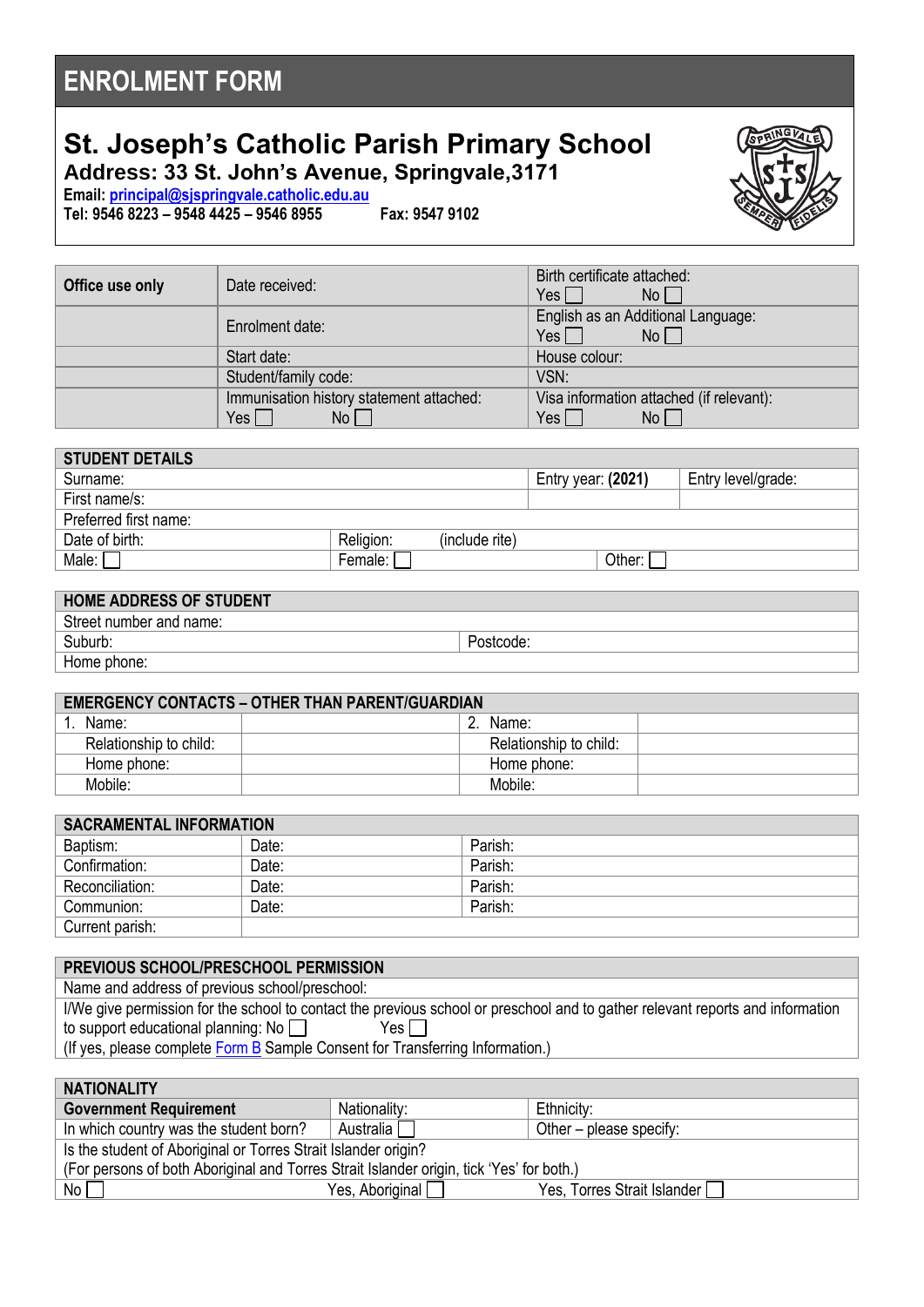|           | Does the student or their parent(s)/guardian(s) speak a language other than English at home?<br>Note: Record all languages spoken. |         |                     |                     |
|-----------|------------------------------------------------------------------------------------------------------------------------------------|---------|---------------------|---------------------|
|           |                                                                                                                                    | Student | Parent A/Guardian 1 | Parent B/Guardian 2 |
| <b>No</b> | English only                                                                                                                       |         |                     |                     |
| Yes       | Other – please specify all languages                                                                                               |         |                     |                     |
|           |                                                                                                                                    |         |                     |                     |

| IF NOT BORN IN AUSTRALIA, CITIZENSHIP STATUS*                                                                               |  |  |  |
|-----------------------------------------------------------------------------------------------------------------------------|--|--|--|
| Please tick the relevant category below and record the visa subclass number as per government requirements:                 |  |  |  |
| (original documents to be sighted and copies to be retained by the school)                                                  |  |  |  |
| Australian citizen not born in Australia:                                                                                   |  |  |  |
| Australian citizen (Australian passport or naturalisation certificate number/document for travel if country of birth is not |  |  |  |
| Australia)                                                                                                                  |  |  |  |
| Australian passport number:                                                                                                 |  |  |  |
| Naturalisation certificate number:                                                                                          |  |  |  |
| Visa subclass recorded on entry to Australia:                                                                               |  |  |  |
| Date of arrival in Australia:                                                                                               |  |  |  |
| Not currently an Australian citizen, please provide further details as appropriate below:                                   |  |  |  |
| Permanent resident: (if ticked, record the visa subclass number)                                                            |  |  |  |
| Temporary resident: (if ticked, record the visa subclass number)                                                            |  |  |  |
| Other/visitor/overseas student: (if ticked, record the visa subclass number)                                                |  |  |  |
| * Please attach visa/ImmiCard/letter of notification and passport photo page.                                               |  |  |  |

| <b>MEDICAL INFORMATION</b>                                                          |                                                                                                                                                                                                                                                                                                                                                                                                                                                   |             |  |         |
|-------------------------------------------------------------------------------------|---------------------------------------------------------------------------------------------------------------------------------------------------------------------------------------------------------------------------------------------------------------------------------------------------------------------------------------------------------------------------------------------------------------------------------------------------|-------------|--|---------|
| Doctor's name:                                                                      |                                                                                                                                                                                                                                                                                                                                                                                                                                                   |             |  |         |
| Street number and name:                                                             |                                                                                                                                                                                                                                                                                                                                                                                                                                                   |             |  |         |
| Suburb:                                                                             |                                                                                                                                                                                                                                                                                                                                                                                                                                                   | Postcode:   |  | Phone:  |
| Medicare number:                                                                    |                                                                                                                                                                                                                                                                                                                                                                                                                                                   | Ref number: |  | Expiry: |
| Private health insurance:                                                           | Yes<br>No                                                                                                                                                                                                                                                                                                                                                                                                                                         | Fund:       |  | Number: |
| Ambulance cover:                                                                    | Yes<br>No <sub>1</sub>                                                                                                                                                                                                                                                                                                                                                                                                                            | Number:     |  |         |
| Medical condition:                                                                  | Please specify any relevant medical conditions for the student, e.g. asthma, diabetes,<br>anaphylaxis, and/or any medications prescribed for the student. A Medical Management Plan<br>signed by a relevant medical practitioner (doctor/nurse) will be required for each of the medical<br>conditions listed.<br>Please list specific details for any known allergies that do not lead to anaphylaxis, e.g. hay fever,<br>rye grass, animal fur. |             |  |         |
| Has the student been diagnosed as being at risk<br>Yes  <br>No l<br>of anaphylaxis? |                                                                                                                                                                                                                                                                                                                                                                                                                                                   |             |  |         |
| If yes, does the student have an EpiPen or<br>Anapen?                               |                                                                                                                                                                                                                                                                                                                                                                                                                                                   | Yes         |  | No.     |

| <b>IMMUNISATION</b> (please attach an immunisation history statement for your child) |                                          |  |  |
|--------------------------------------------------------------------------------------|------------------------------------------|--|--|
| All vaccines are recorded on the Australian Immunisation                             | Immunisation history statement attached: |  |  |
| Register (AIR). You are required to obtain an immunisation                           | Yes $\Box$                               |  |  |
| history statement for your child (visit myGov) and provide it to                     | Noll                                     |  |  |
| the school with this enrolment form.                                                 | If no, please provide explanation:       |  |  |
| If the student entered Australia on a humanitarian visa, did                         | Yes I                                    |  |  |
| they receive a refugee health check?                                                 | Noll                                     |  |  |

Please provide all required information to allow us to meet our duty of care obligations and facilitate the smooth transition of your child into our school. It will assist the school to implement appropriate adjustments and strategies to meet the particular needs of your child. If the information is not provided or is incomplete, incorrect or misleading, current or ongoing enrolment may be reviewed.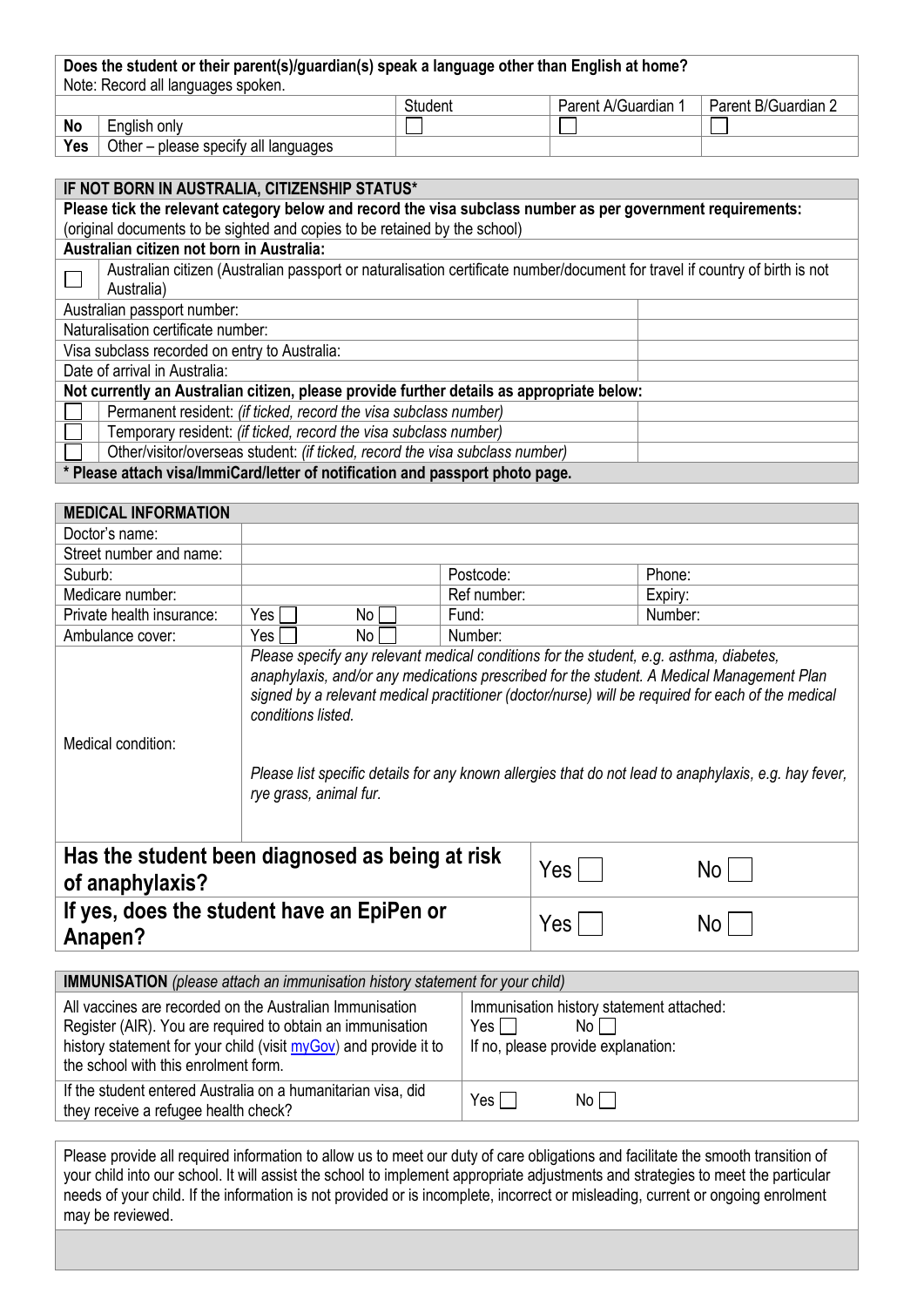| <b>ADDITIONAL NEEDS</b>                                       |  |                        |  |                                                                                                        |                 |  |
|---------------------------------------------------------------|--|------------------------|--|--------------------------------------------------------------------------------------------------------|-----------------|--|
|                                                               |  |                        |  | Is your child eligible or currently receiving National Disability Insurance Scheme (NDIS) support? Yes | No <sub>1</sub> |  |
| Does your child present with:                                 |  |                        |  |                                                                                                        |                 |  |
| autism (ASD)                                                  |  | behavioural concerns   |  | hearing impairment                                                                                     |                 |  |
| intellectual disability/                                      |  | mental health issues   |  | oral language/communication                                                                            |                 |  |
| developmental delay                                           |  |                        |  | difficulties                                                                                           |                 |  |
| ADD/ADHD                                                      |  | acquired brain injury  |  | vision impairment                                                                                      |                 |  |
| giftedness                                                    |  | physical impairment    |  | other condition (please specify)                                                                       |                 |  |
|                                                               |  |                        |  |                                                                                                        |                 |  |
| Has your child ever seen a:                                   |  |                        |  |                                                                                                        |                 |  |
| paediatrician                                                 |  | physiotherapist        |  | audiologist                                                                                            |                 |  |
| psychologist/counsellor                                       |  | occupational therapist |  | speech pathologist                                                                                     |                 |  |
| psychiatrist                                                  |  | continence nurse       |  | other specialist (please specify)                                                                      |                 |  |
|                                                               |  |                        |  |                                                                                                        |                 |  |
| Have you attached all relevant information/reports? Yes<br>No |  |                        |  |                                                                                                        |                 |  |

п

| <b>FAMILY DETAILS</b>                                              |            |                   |       |                                |  |  |
|--------------------------------------------------------------------|------------|-------------------|-------|--------------------------------|--|--|
| Who will be responsible for payment of the school fees and levies? |            |                   |       |                                |  |  |
| Surname                                                            | First name | Address and email | Phone | Relationship to<br>the student |  |  |
|                                                                    |            |                   |       |                                |  |  |

| <b>PARENT A/GUARDIAN 1</b>                                                        |                                                                                            |                                            |             |                                     |
|-----------------------------------------------------------------------------------|--------------------------------------------------------------------------------------------|--------------------------------------------|-------------|-------------------------------------|
| Surname:                                                                          | Title: (e.g.<br>Mr/Mrs/Ms)                                                                 |                                            | First name: |                                     |
| Address:                                                                          |                                                                                            |                                            |             |                                     |
| Home phone:                                                                       |                                                                                            | Work phone:                                | Mobile:     |                                     |
|                                                                                   | SMS messaging: (for emergency and reminder purposes)                                       |                                            | Yes         | No l                                |
| Email:                                                                            |                                                                                            |                                            |             |                                     |
| <b>Government</b>                                                                 |                                                                                            | What is the occupation group? (select from |             |                                     |
| Requirement                                                                       | Occupation:                                                                                | list of parental occupation groups in the  |             |                                     |
|                                                                                   |                                                                                            | School Family Occupation Index on p. 11)   |             |                                     |
| Religion:                                                                         | (include rite)                                                                             | Nationality:                               |             | Ethnicity if not born in Australia: |
| Country of birth:                                                                 | Australia                                                                                  | Other (please specify):                    |             |                                     |
|                                                                                   | What is the highest year of primary or secondary school Parent A/Guardian 1 has completed? |                                            |             |                                     |
| (Persons who have never attended secondary school, tick 'Year 9 or below'.)       |                                                                                            |                                            |             |                                     |
| Year 10 or equivalent $\Box$<br>Year 9 or below [11]                              |                                                                                            | Year 11 or equivalent [                    |             | Year 12 or equivalent               |
| What is the level of the highest qualification Parent A/Guardian 1 has completed? |                                                                                            |                                            |             |                                     |
| No post-school                                                                    | Certificate I to IV                                                                        | Advanced diploma/diploma                   |             | Bachelor degree or                  |
| qualification $\Box$                                                              | (including trade certificate)                                                              |                                            |             | above                               |

| <b>PARENT B/GUARDIAN 2</b>                                                        |                                                                                            |                                                                                                                                     |                                     |  |
|-----------------------------------------------------------------------------------|--------------------------------------------------------------------------------------------|-------------------------------------------------------------------------------------------------------------------------------------|-------------------------------------|--|
| Surname:                                                                          | Title: (e.g.<br>Mr/Mrs/Ms)                                                                 | First name:                                                                                                                         |                                     |  |
| Address:                                                                          |                                                                                            |                                                                                                                                     |                                     |  |
| Home phone:                                                                       | Work phone:                                                                                | Mobile:                                                                                                                             |                                     |  |
|                                                                                   | SMS messaging: (for emergency and reminder purposes)                                       | Yes $\Box$                                                                                                                          | No l                                |  |
| Email:                                                                            |                                                                                            |                                                                                                                                     |                                     |  |
| <b>Government</b><br>Requirement                                                  | Occupation:                                                                                | What is the occupation group? (select from<br>list of parental occupation groups in the<br>School Family Occupation Index on p. 11) |                                     |  |
| Religion:                                                                         | (include rite)                                                                             | Nationality:                                                                                                                        | Ethnicity if not born in Australia: |  |
| Country of birth:                                                                 | Other (please specify):<br>Australia                                                       |                                                                                                                                     |                                     |  |
|                                                                                   | What is the highest year of primary or secondary school Parent B/Guardian 2 has completed? |                                                                                                                                     |                                     |  |
|                                                                                   | (Persons who have never attended secondary school, tick 'Year 9 or below'.)                |                                                                                                                                     |                                     |  |
| Year 9 or below $\Box$                                                            | Year 10 or equivalent $\Box$                                                               | Year 11 or equivalent                                                                                                               | Year 12 or equivalent [             |  |
| What is the level of the highest qualification Parent B/Guardian 2 has completed? |                                                                                            |                                                                                                                                     |                                     |  |
| No post-school<br>qualification $\Box$                                            | Certificate I to IV<br>(including trade certificate) $\sqrt{\phantom{a}}$                  | Advanced diploma/diploma                                                                                                            | Bachelor degree or<br>above         |  |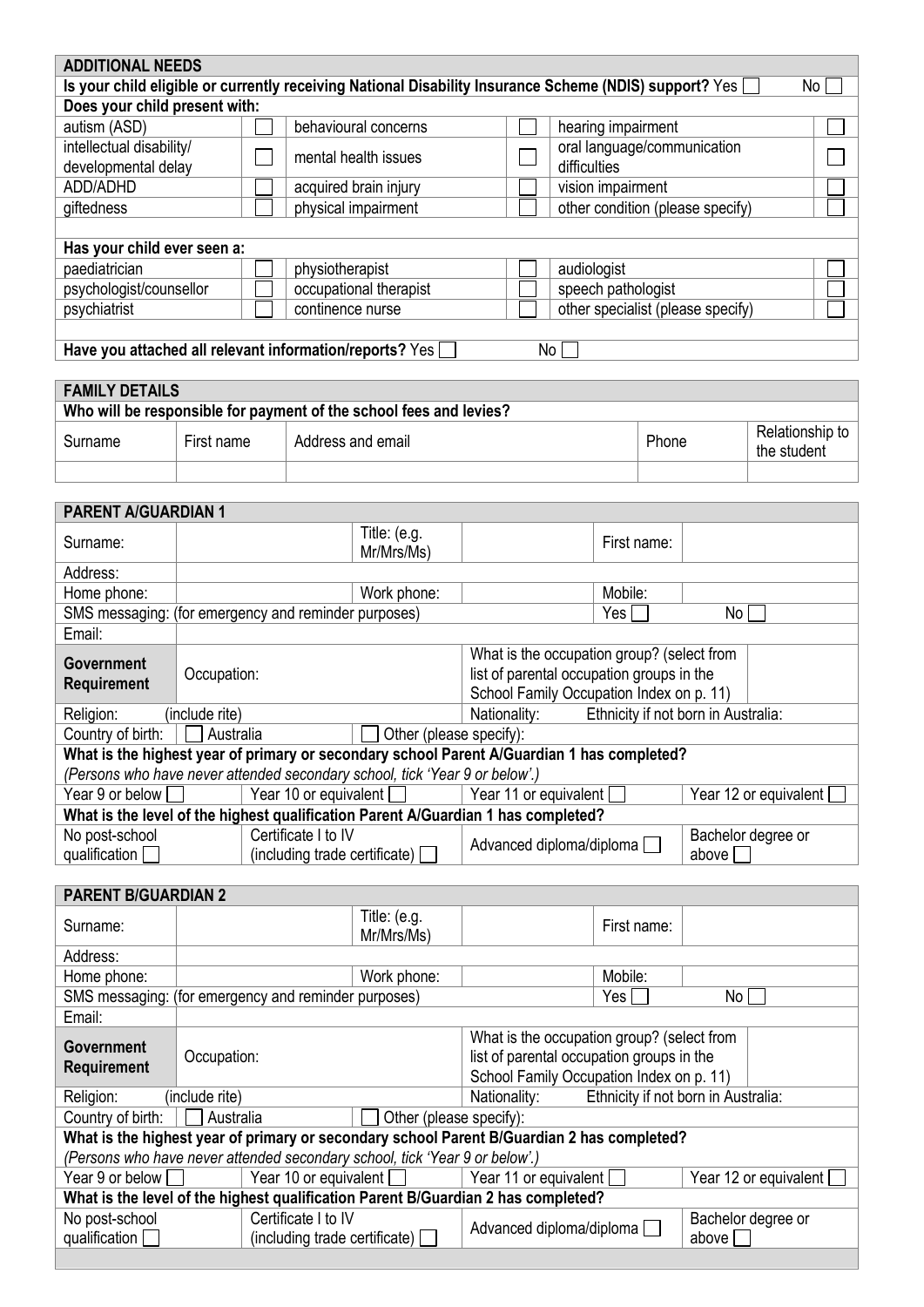| SIBLINGS ATTENDING A SCHOOL/PRESCHOOL |                                                                                                          |            |               |  |  |
|---------------------------------------|----------------------------------------------------------------------------------------------------------|------------|---------------|--|--|
|                                       | List all children in your family attending school or preschool (oldest to youngest) – include applicant: |            |               |  |  |
| Name                                  | School/preschool                                                                                         | Year/grade | Date of birth |  |  |
|                                       |                                                                                                          |            |               |  |  |
|                                       |                                                                                                          |            |               |  |  |
|                                       |                                                                                                          |            |               |  |  |
|                                       |                                                                                                          |            |               |  |  |
|                                       |                                                                                                          |            |               |  |  |

| <b>HOME CARE ARRANGEMENTS</b> |                              |  |                                                   |  |
|-------------------------------|------------------------------|--|---------------------------------------------------|--|
|                               | Living with immediate family |  | Out-of-home care                                  |  |
|                               |                              |  | Shared parenting, e.g. one week with each parent: |  |
|                               | Carer/guardian               |  | Days with Parent A/Guardian 1:                    |  |
|                               |                              |  | Days with Parent B/Guardian 2:                    |  |
|                               | Kinship care                 |  | Other (please specify)                            |  |

| <b>COURT ORDERS OR PARENTING ORDERS (if applicable)</b>                                                                                                              |
|----------------------------------------------------------------------------------------------------------------------------------------------------------------------|
| Are there any current court orders or parenting orders relating to the student?<br>Yes l<br>No l                                                                     |
| If yes, copies of these court orders/parenting orders (e.g. AVOs, Family Court/Federal Magistrates Court orders or other<br>relevant court orders) must be provided. |
| Is there any other information you wish the school to be aware of?                                                                                                   |
|                                                                                                                                                                      |
|                                                                                                                                                                      |
|                                                                                                                                                                      |
|                                                                                                                                                                      |
|                                                                                                                                                                      |

| <b>PARENT/CARER/GUARDIAN</b><br><b>SIGNATURE:</b> | Date: |
|---------------------------------------------------|-------|
| <b>PARENT/CARER/GUARDIAN</b><br>SIGNATURE:        | Date: |

**Note:** The Victorian Government provides the following guidance regarding admission requirements:

### *Consent*

The signature of:

- student, if they are over 15 and living independently
- parent as defined in the *Family Law Act 1975*

Note: In the absence of a current court order, each parent of a child who is not 18 has equal parental responsibility.

- both parents for parents who are separated, or a copy of the court order with any impact on the relationship between the family and the school
- an informal carer, with a statutory declaration. Carers:
	- may be a relative or other carer
	- have day-to-day care of the student with the student regularly living with them
	- may provide any other consent required e.g. excursions.

Notes for informal carer:

- statutory declarations apply for 12 months
- the wishes of a parent prevail in the event of a dispute between a parent legally responsible for a student and an informal carer.

Note: Secondary students may complete parts of the form and co-sign.

*Disclaimer: Personal information will be held, used and disclosed in accordance with the school's Privacy Collection Notice and Privacy Policy available on its website [www.sjspringvale.catholic.edu.au](http://www.sjspringvale.catholic.edu.au/)*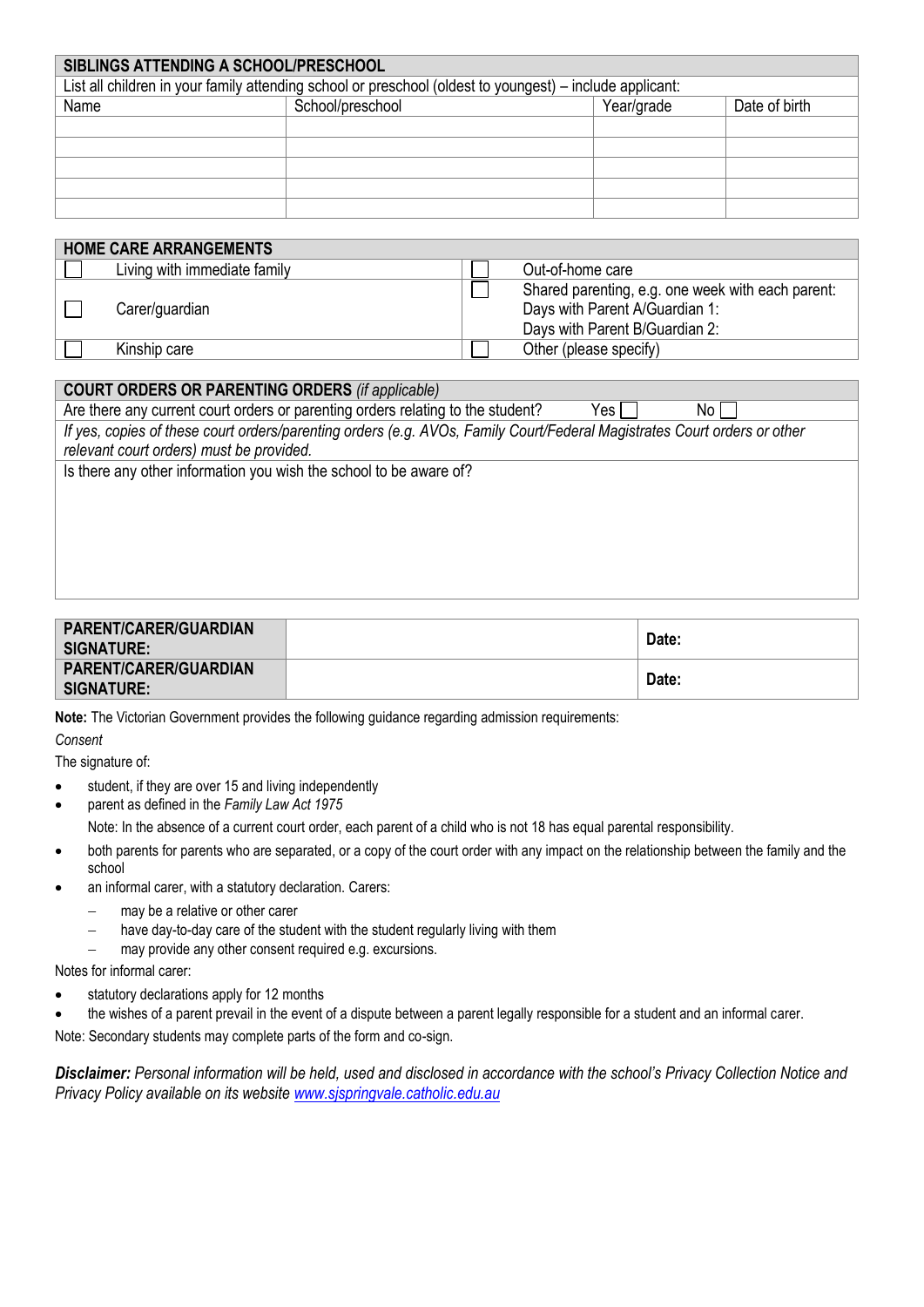# ST JOSEPH'S SCHOOL ASTHMA & ANAPHYLAXIS CONSENT FORMS

I understand that a teacher or staff member can only administer medication to my child if they have written authorisation to do so by myself or a doctor.

I understand the importance of all anaphylactic and asthma plans being up to date. I will ensure that I provide the school with an up to date plan and the medication my child requires.

I am aware that all staff undertake First Aid training, completing a Level 2 refresher course each year.

Staff are also mandated to complete Asthma online training every three years and anaphylaxis training every year.

Staff will ensure that medication and plans are taken for students with asthma and anaphylaxis to any excursions, offsite sporting activities and camps.

Name of child: \_\_\_\_\_\_\_\_\_\_\_\_\_\_\_\_\_\_\_\_

Signed …………………………………………………………. Date ………. /………. /………… Mother/Guardian 1

Signed …………………………………………………………… Date………. /………/…………. Father/Guardian 2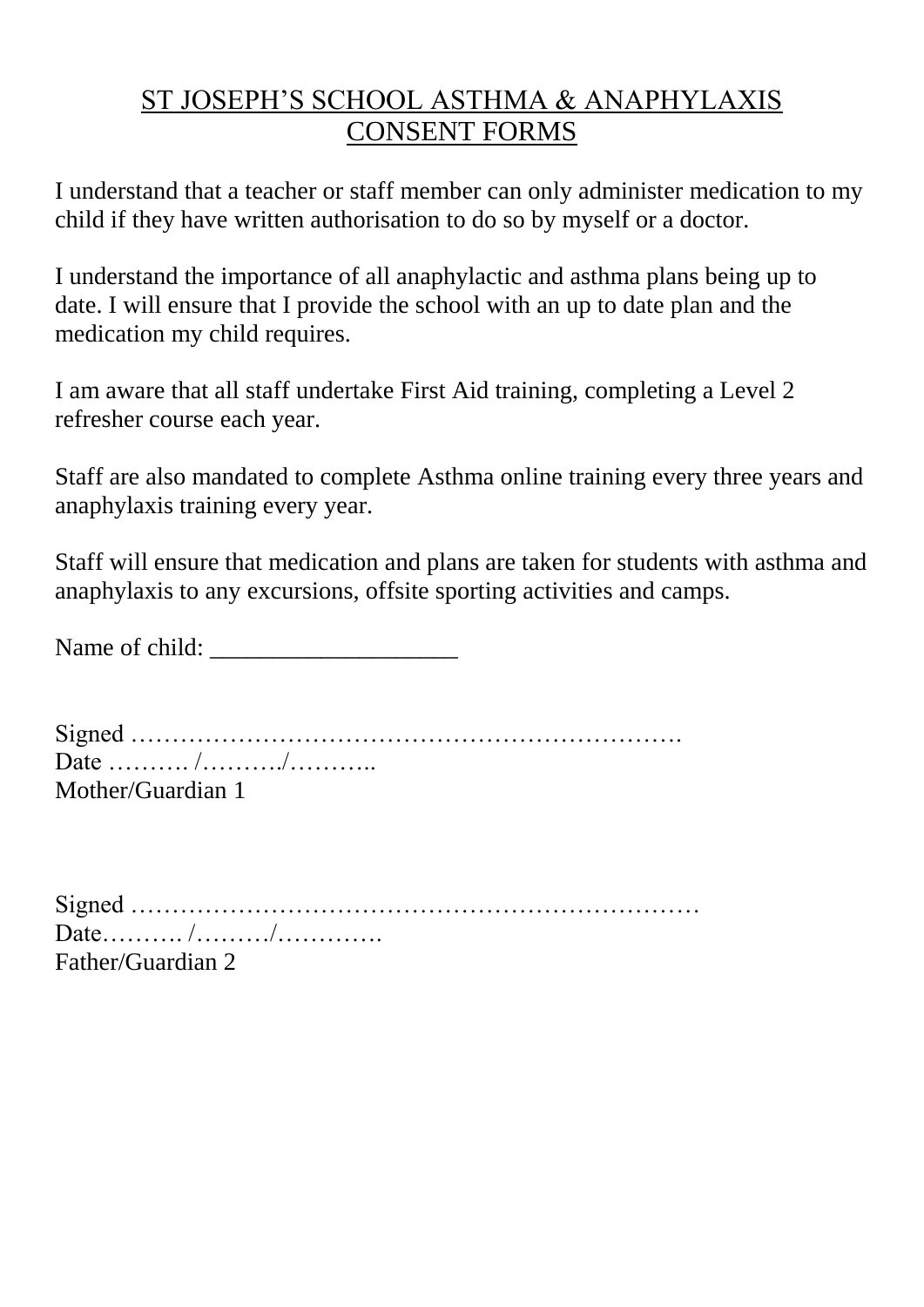# GIẤY CHO PHÉP TRƯỜNG ST JOSEPH SĂN SÓC Y TẾ CHO CÁC HỌC SINH BỊ HEN SUYỄN (ASTHMA) HOẶC BỊ SỐC PHẢN VỆ (ANAPHYLAXIS)

Tôi hiểu rằng giáo viên hay nhân viên trường chỉ có thể cho con tôi xử dụng thuốc nếu họ có giấy uỷ quyền cho việc này từ tôi hoặc từ bác sĩ.

Tôi hiểu rằng các kế hoạch đối phó (plan) với chứng Sốc Phản Vệ (Anaphylaxys) và chứng Hen suyễn (Asthma) phải được cập nhật.Tôi bảo đảm rằng tôi sẽ cho trường biết về kế hoạch được cập nhật này và đưa trường thuốc mà con tôi cần có.

Tôi biết rằng toàn ban nhân viên trường đã được huấn luyện về Cấp Cứu, mỗi năm họ đều được học lại khóa Cấp Cứu bậc 2.

Ban nhân viên trường bắt buộc phải hoàn tất khóa học về Hen suyễn trên mạng Internet cứ mỗi 3 năm, còn với Chứng Sốc Phản Vệ họ phải hoàn tất khóa học mỗi năm.

Ban nhân viên trường sẽ bảo đảm rằng các thứ thuốc và các kế hoạch đối phó (plan) sẽ được đem theo cùng với các học sinh trong mọi cuộc du ngoạn, mọi hoạt động thể thao ngoài khuôn viên trường, và khi đi trại trường.

Tên học sinh:

Ký tên ………………………………………………………….

Ngày ………. /………./………..

Tên Mẹ/ Người giám hộ học sinh 1 ………………………………….

Ký tên …………………………………………………………………

Ngày………. /………/………….

Tên Cha/ Người giám hộ học sinh 2 …………………………………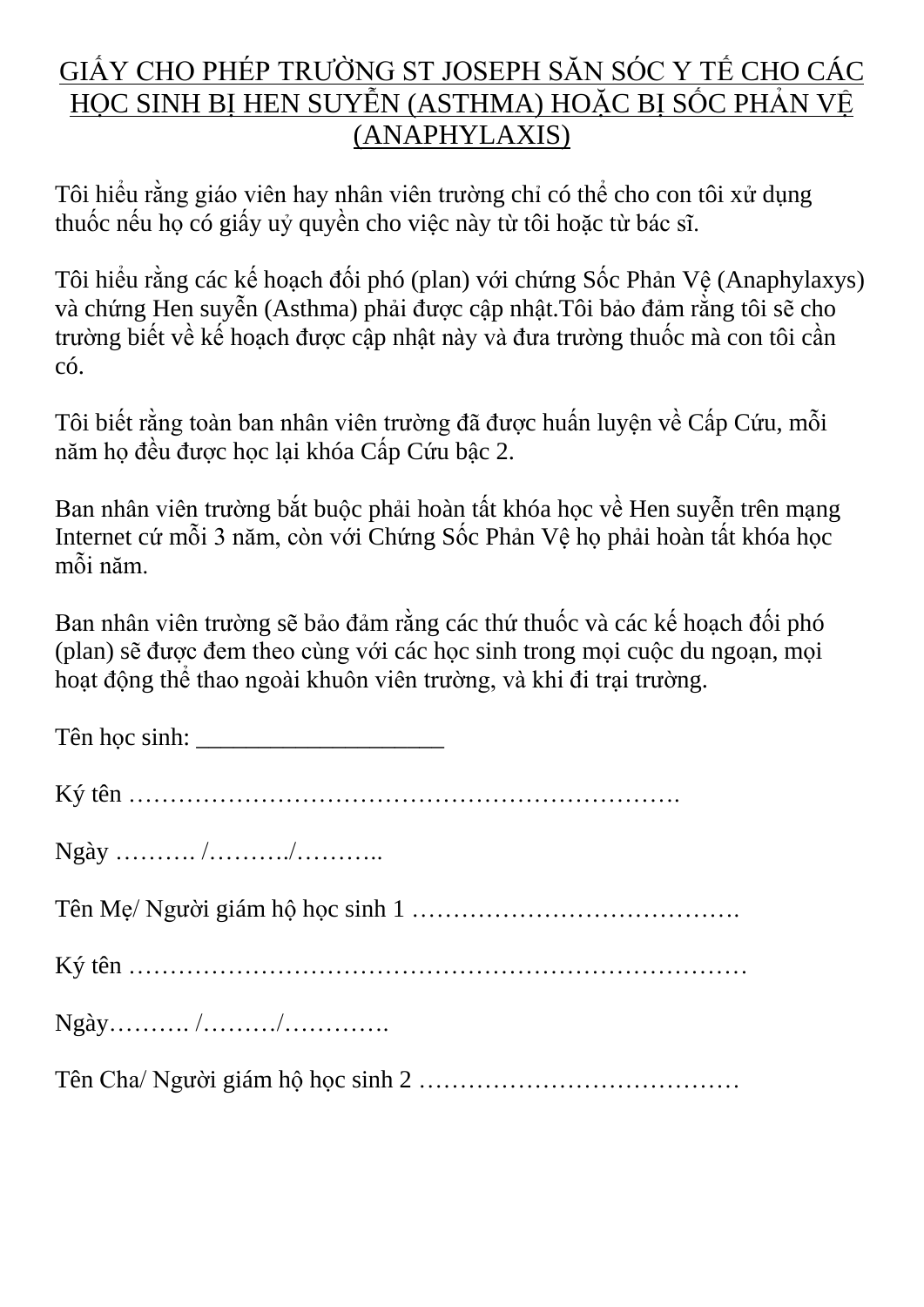## **Explanatory Statement**

### **1. Preamble**

- 1.1. Catholic education is intrinsic to the mission of the Church. It is one means by which the Church fulfils its role in assisting people to discover and embrace the fullness of life in Christ. Catholic schools offer a broad, comprehensive curriculum imbued with an authentic Catholic understanding of Christ and his teaching, as well as a lived appreciation of membership of the Catholic Church.
- 1.2. Parents and guardians, as the first educators of their children, enter into a partnership with the Catholic school to promote and support their child's education. Parents and guardians must assume a responsibility for maintaining this partnership by supporting the school in furthering the spiritual and academic life of their children.

### **2. Enrolment**

- 2.1. You are required to provide particular information about your child during the enrolment process, both at the application stage and if the school offers your child a place. Please note that lodgement of the enrolment form does not guarantee enrolment at the school. If the information requested is not provided, we may not be able to enrol your child.
- 2.2. To meet school and government requirements, you will need to provide the school with a completed enrolment form including, among other things, the information listed below.

| evidence of your child's date of birth, e.g.<br>birth certificate, passport                                               | $\bullet$ | information about the language(s) your child speaks<br>and/or hears at home                                                                                                                                                                                 |
|---------------------------------------------------------------------------------------------------------------------------|-----------|-------------------------------------------------------------------------------------------------------------------------------------------------------------------------------------------------------------------------------------------------------------|
| religious denomination                                                                                                    |           | nationality and/or citizenship including the visa subclass<br>granted upon entry to Australia (prior to citizenship<br>being granted) where applicable                                                                                                      |
| names and addresses of the child and<br>parents/guardians; telephone numbers<br>(home, work, mobile) of parents/guardians | ٠         | doctor's name and telephone number                                                                                                                                                                                                                          |
| names of emergency contacts and their<br>details                                                                          | ٠         | information on additional learning needs (for example,<br>whether your child requires additional support in<br>relation to mobility, language, social skills development,<br>welfare needs, challenging behaviours, adjustments to<br>the curriculum, etc.) |
| specific residence arrangements                                                                                           | ٠         | parenting agreements or court orders, including any<br>guardianship orders                                                                                                                                                                                  |

- 2.3. After lodgement of this form, school staff may need to request further information, for example in relation to any parenting orders, medical conditions or additional learning needs that you have noted on the enrolment form. In addition, it is often useful for parents/guardians to attend a meeting with school staff prior to enrolment to discuss any additional needs your child may have. An interpreter may be organised, if required.
- 2.4. Subject to any special exercise of discretion by the parish priest, the following list provides an agreed order of priority for enrolment in our school, which is consistent with the enrolment policy for all Catholic schools. The order of priority is:
	- a) Catholic children who are residents of the parish
	- b) Catholic children who do not reside in the parish but are recognised as parishioners by the parish priest
	- c) Catholic children from other parishes (for pastoral reasons)
	- d) children from non-Catholic Eastern churches who reside in the parish
	- e) children from non-Catholic Eastern churches who reside outside the parish
	- f) other Christian children who reside in the parish
	- g) other Christian children who reside outside the parish
	- h) non-Christian children who reside in the parish
	- i) non-Christian children who reside outside the parish.

### **3. Fees**

- 3.1. The setting of fee levels and other compulsory charges in Catholic schools is the responsibility of the school, taking into account the allocation of government funds. The school offers a number of methods for paying fees to reduce any financial burden and to assist financial planning. If you have difficulty in meeting the required fee payment, you are welcome to discuss this with the principal of the school.
- 3.2. The fees must be paid for a child to enrol and to continue enrolment at the school. The school has discretion whether to allow a child to participate in optional or extracurricular school events, such as paid school excursions or extracurricular activities, while fees remain due and payable.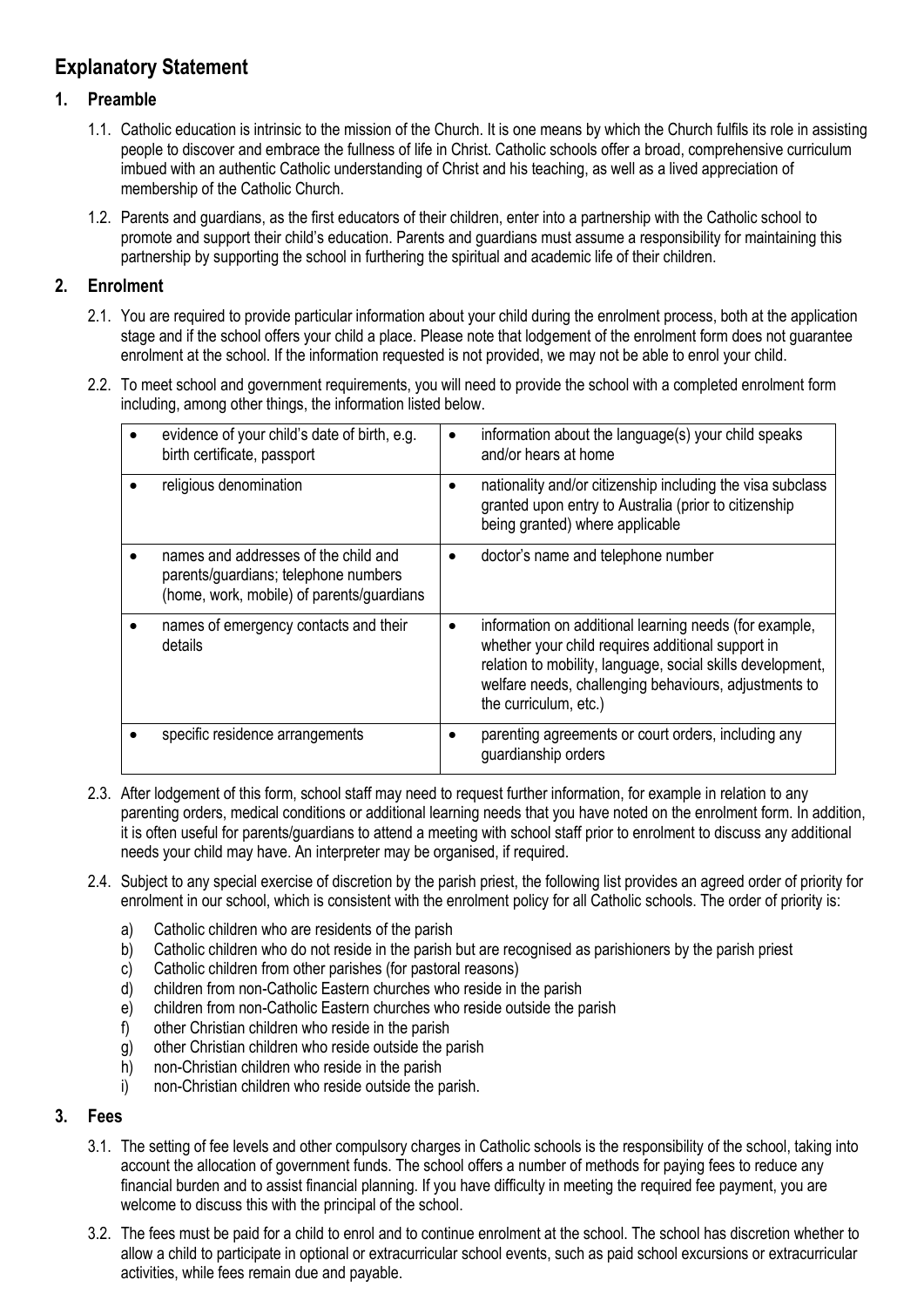### **4. Enrolment under minimum school entry age**

- 4.1. Catholic Education Melbourne Enrolment for Schools Policy 2.4 is intended to ensure that, when enrolling students, Catholic schools are compliant with relevant Victorian and Australian government legislation. The minimum starting age for a child to be enrolled in a Victorian school is four years and eight months, i.e. a child must turn five by 30 April in the year of starting school. Enrolment of children under the minimum school entry age and pre-Prep programs require approval from Catholic Education Melbourne via the 'Application for Early Age Entry to School'.
- 4.2. In the rare situations where:
	- a) a parent/guardian seeks enrolment of a child under the minimum starting age
	- b) the principal supports the enrolment of that child at the school

the approval of the Executive Director of Catholic Education Melbourne is required before enrolment under the minimum starting age can occur. Approval for early age enrolment will only be granted in exceptional circumstances.

### **5. Child safe environment**

- 5.1. Catholic school communities have a moral, legal and mission-driven responsibility to create nurturing school environments where children are respected, their voices are heard, and where they are safe and feel safe.
- 5.2. Every person involved in Catholic education, including all parents at our school, has a responsibility to understand the importance and specific role they play individually and collectively to ensure that the wellbeing and safety of all children is at the forefront of all they do and every decision they make.
- 5.3. Our school's child safe policies, codes of conduct and practices set out our school's commitment to child safety, and the processes for identifying, communicating, reporting and addressing concerning behaviour and allegations of child abuse. These documents establish clear expectations for all staff and volunteers for appropriate behaviour with children in order to safeguard them against abuse.
- 5.4. Our school has established human resources practices where newly recruited staff, existing staff and volunteers in our school understand the importance of child safety, are trained to minimise the risk of child abuse, and are aware of our school's relevant policies and procedures. Our school also provides ongoing training, supervision and monitoring of staff to ensure that they are suitable to work with children as part of our human resources practices.
- 5.5. Our school has robust, structured risk management processes that help establish and maintain a child safe environment, which involves consideration of possible broad-based risk factors across a wide range of contexts, environments, relationships and activities that children within our school engage in.
- 5.6. Our school, in partnership with families, ensures children and young people are engaged and are active participants in decision-making processes, particularly those that may have an impact on their safety. This means that the views of staff, children, young people and families are taken seriously and their concerns are addressed in a just and timely manner.
- 5.7. Our school's child safety policies and procedures are readily available and accessible. Further details on the Catholic education community's commitment to child safety across Victoria can be accessed by visiting:
	- a) Catholic Education Commission of Victoria Ltd's child safety pag[e www.cecv.catholic.edu.au/Our-Schools/Child-](http://www.cecv.catholic.edu.au/Our-Schools/Child-Safety)**[Safety](http://www.cecv.catholic.edu.au/Our-Schools/Child-Safety)**
	- b) Catholic Education Melbourne's child safety page [www.cem.edu.au/Our-Schools/Choosing-a-School/Child-](https://www.cem.edu.au/Our-Schools/Choosing-a-School/Child-Safety.aspx)Safety.aspx

### **6. Terms of enrolment regarding acceptable behaviour**

- 6.1. Our school is a community that exemplifies the gospel values of love, forgiveness, justice and truth. The school community recognises that everyone has the right to be respected, to feel safe and be safe; and, in this regard, understands their rights and acknowledges their obligation to behave responsibly.
- 6.2. Every person at the school has a right to feel safe, to be happy and to learn; therefore, we aim to:
	- a) promote the values of honesty, fairness and respect for others
	- b) acknowledge the worth of all members of the community and their right to work and learn in a positive environment
	- c) maintain good order and harmony
	- d) affirm cooperation as well as responsible independence in learning
	- e) foster self-discipline and develop responsibility for one's own behaviour.
- 6.3. The school administration, in consultation with the school community wherever appropriate, will prescribe standards of dress, appearance and behaviour for the student body. As a term of your child's enrolment, parents and guardians are expected to comply with the school's behaviour aims and code of conduct, and to support the school in upholding prescribed standards of dress, appearance and behaviour.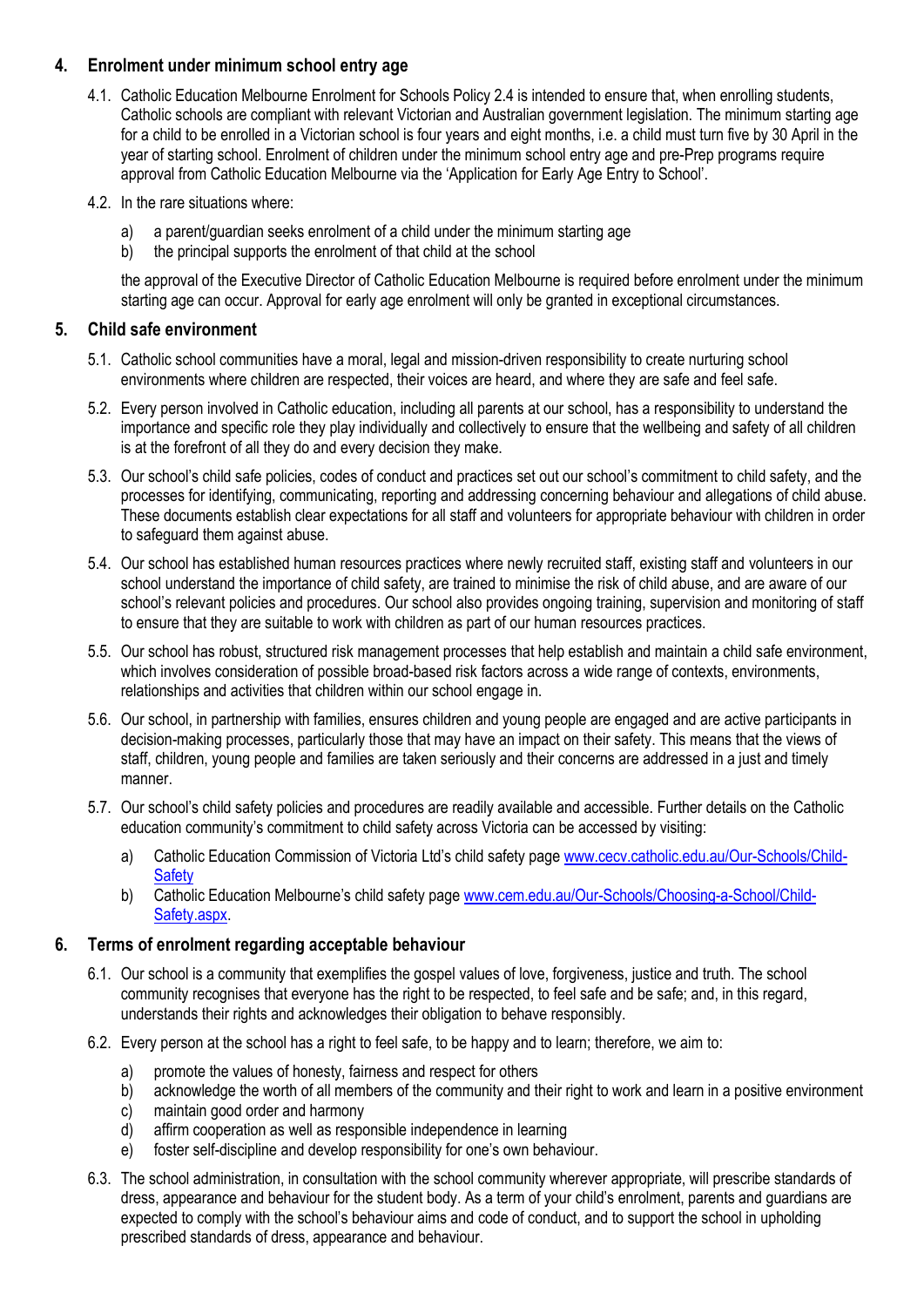6.4. Unacceptable behaviour by a child, or repeated behaviour by a parent or guardian that, in the school's view, is unacceptable and damaging to the partnership between parent/guardian and school, may result in suspension or termination of the child's enrolment.

### **7. Terms of enrolment regarding conformity with principles of the Catholic faith**

7.1. As a provider of Catholic education, the principal will take into account the need for the school community to represent and comply with the doctrines, beliefs and principles of the Catholic faith when making decisions regarding matters of school administration, including enrolment. Students and families who are members of other faiths are warmly welcomed at our school. However, the school reserves the right to exercise its administrative discretion in appropriate circumstances, where it is necessary to do so to avoid injury to the religious sensitivities of the Catholic school community.

### **8. Terms of enrolment regarding provision of accurate information**

- 8.1. It is vitally important that the school is made aware of each child's individual circumstances insofar as these may impact upon their physical, functional, emotional or educational needs, particularly where the school is required to provide additional support to the child.
- 8.2. Parents and guardians must provide accurate and up-to-date information when completing an enrolment form and must supply the school, prior to enrolment, any additional information as may be requested, including copies of documents such as medical/specialist reports (where relevant to the child's schooling), reports from previous schools, court orders or parenting agreements. Provision of requested documentation is regarded as a condition of enrolment, and enrolment may be refused or revoked where a parent/guardian has unreasonably refused to provide requested information or knowingly withheld relevant information from the school.
- 8.3. Where, during the course of a child's enrolment, new information becomes available that is material to the child's educational and/or safety/wellbeing needs, it is a term of the child's continuing enrolment that such information is provided to the school promptly.
- 8.4. The provision of an inaccurate residential address or failure to provide an updated residential address for the child will also be treated as a breach of the terms of enrolment.

### **9. Enrolment for children with additional needs**

- 9.1. The school welcomes parents/guardians who wish to enrol a child with additional needs and will do everything possible to accommodate the child's needs, provided that an understanding has been reached between the school and parents/guardians prior to enrolment regarding:
	- a) the nature of any diagnosed or suspected medical condition/disability, or any other circumstances that are relevant to the child's additional learning needs (for example, giftedness or an experience of trauma)
	- b) the nature of any additional assistance that is recommended/appropriate to be provided to the child (for example, medical or specialist equipment, specialist referrals, specific welfare support, modifications to the classroom environment or curriculum, aide assistance, individual education programs, behaviour support plans or other educational interventions as may be relevant)
	- c) the individual physical, functional, emotional or educational goals that are appropriate to the child, and how the parents/guardians and the school will work in partnership to achieve these goals
	- d) any limitations on the school's ability to provide the additional assistance requested.
- 9.2. The process for enrolling students with additional needs is otherwise the same as for enrolling any student.
- 9.3. As every child's educational needs can change over time, it will often be necessary for the school to review any additional assistance that is being provided to the child, in consultation with parents/guardians and the child's treating medical/allied health professionals, in order to assess whether:
	- a) the additional assistance remains necessary and/or appropriate to the child's needs
	- b) the additional assistance is having the anticipated positive effect on the child's individual physical, functional, emotional or educational goals
	- c) it remains within the school's ability to continue to provide the additional assistance, given any limitations that may exist.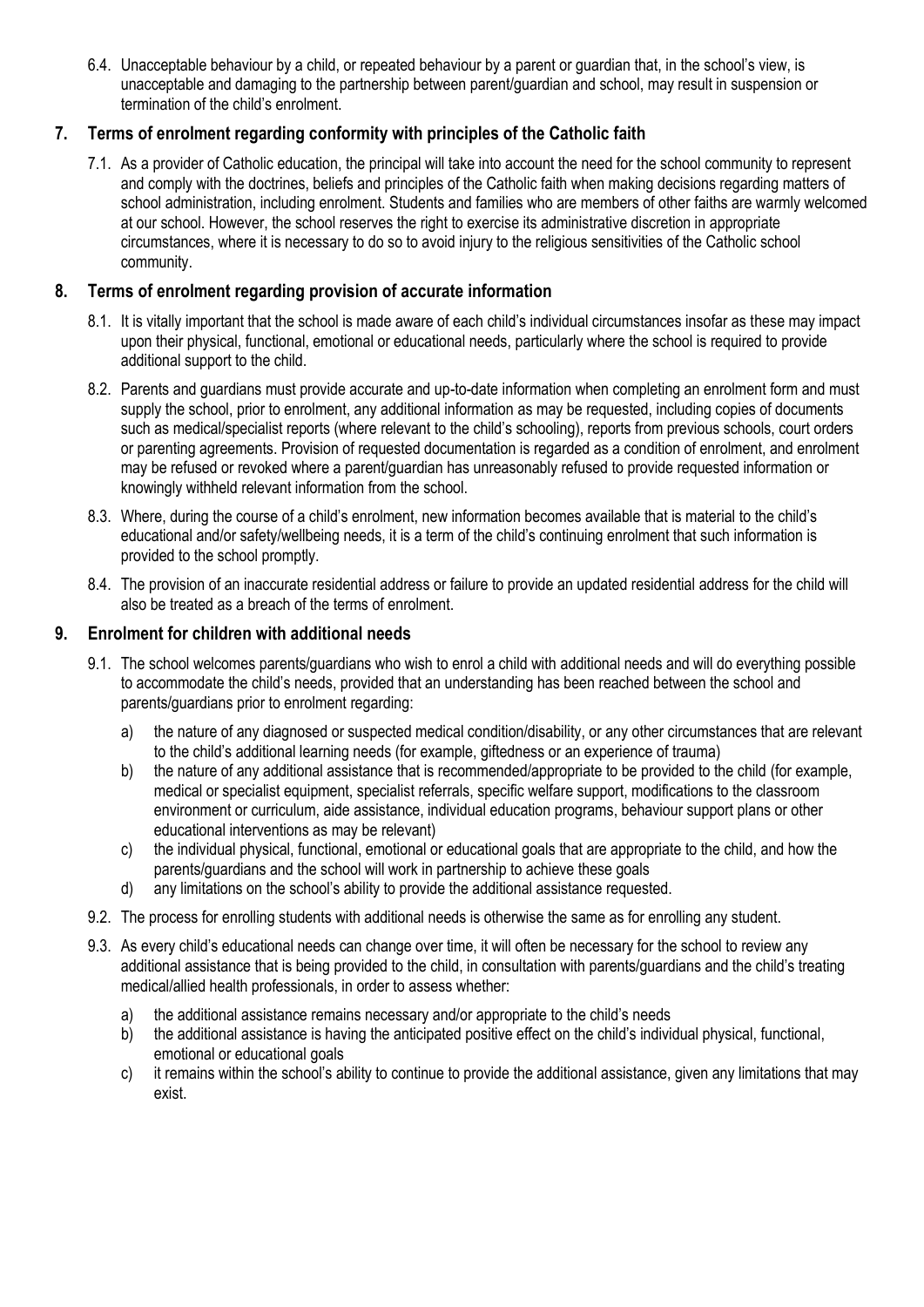### **10. Assessment and updates**

10.1. I give permission for my child to undertake any school based assessment that will enable their teacher to better cater for their individual learning needs. These assessments may be done at any grade level during your child's enrolment. Some of these assessments include, but not limited to Occupational Therapy.

When this or any adjustments are made to your child's educational program you will be informed. If additional assessments are necessary, by outside agencies, further permission will be sought.

10.2.Various opportunities are provided to keep you up to date with your child's progress. You will receive two comprehensive written reports each year and arrangements will be made for at least one interview where you can discuss your child's development with their teacher. In addition, you can always contact the school to arrange a meeting if you have any concerns or wish to receive an update on progress.

*Disclaimer: Personal information will be held, used and disclosed in accordance with the school's Privacy Collection Notice and Privacy Policy available on its website [www.sjspringvale.catholic.edu.au](http://www.sjspringvale.catholic.edu.au/)*

## **Agreement**

I acknowledge that I understand and accept the terms and conditions of enrolment as set out in the Explanatory Statement and, if enrolment is accepted, I agree that there are certain expectations, obligations and guarantees required of parents/guardians of the school's students, so that a harmonious relationship may be established:

- I will drop off and pick up my child from school between 8.15am to 3.15pm, otherwise I will enrol my child in the Before and After School Program
- I will support and abide by school policies and rules, as amended from time to time, in relation to programs of studies, sports, pastoral care, school uniform, acceptable behaviour, child safety, discipline and general operations of the school
- I will ensure that the information I have provided is kept up to date throughout the period of enrolment and I will notify the school promptly of any changes to that information (e.g. change of residential address, changes to parenting orders)
- I will pay the current school fees and levies for my child and also pay any variation or increase of fees and levies as required upfront at the beginning of the school year or in three instalments (and will pay in full by the end of Term 3 each year), or I will otherwise notify the school immediately if I am experiencing financial difficulties
- I will support my child's participation in the religious life of the school (e.g. school liturgies, retreat programs)
- I will attend parent/teacher and information evenings which relate to my child
- In the event I have any concerns, I will raise them initially with the relevant teacher or the school principal
- I will treat all members of the school community with respect as befits a Catholic school
- If in time of emergencies, accidents or serious illness I cannot be contacted, I give permission for the principal (or their representative) to seek medical attention for my child as required (which may include transportation to the nearest hospital, medical centre or doctor by ambulance or private vehicle). I also understand that the signatories below are required to meet any costs incurred
- As a parent/guardian, I understand that if this application is successful, I will support the vision of the school and parish. In accepting the enrolment, I agree to abide by all of the school's policies, procedures and protocols (Policies). These Policies are reviewed regularly and may be subject to change at the school's discretion. I will work with the school to support any academic/social/behavioural needs of my child. I agree to support my child's participation in the religious life of the school (e.g. school liturgies, Masses etc.). The consequence of not complying with the school's Policies may result in the termination of the enrolment.

I understand that if any misleading information has been provided, or any omission of significant information is made in the application for enrolment, acceptance will not be granted; or, if discovered after acceptance, enrolment may be withdrawn.

| <b>Parent A/Guardian 1</b><br>signature: | Date: |
|------------------------------------------|-------|
| <b>Parent B/Guardian 2</b><br>signature: | Date: |

*Disclaimer: Personal information will be held, used and disclosed in accordance with the school's Privacy Collection Notice and Privacy Policy available on its website [www.sjspringvale.catholic.edu.au](http://www.sjspringvale.catholic.edu.au/)*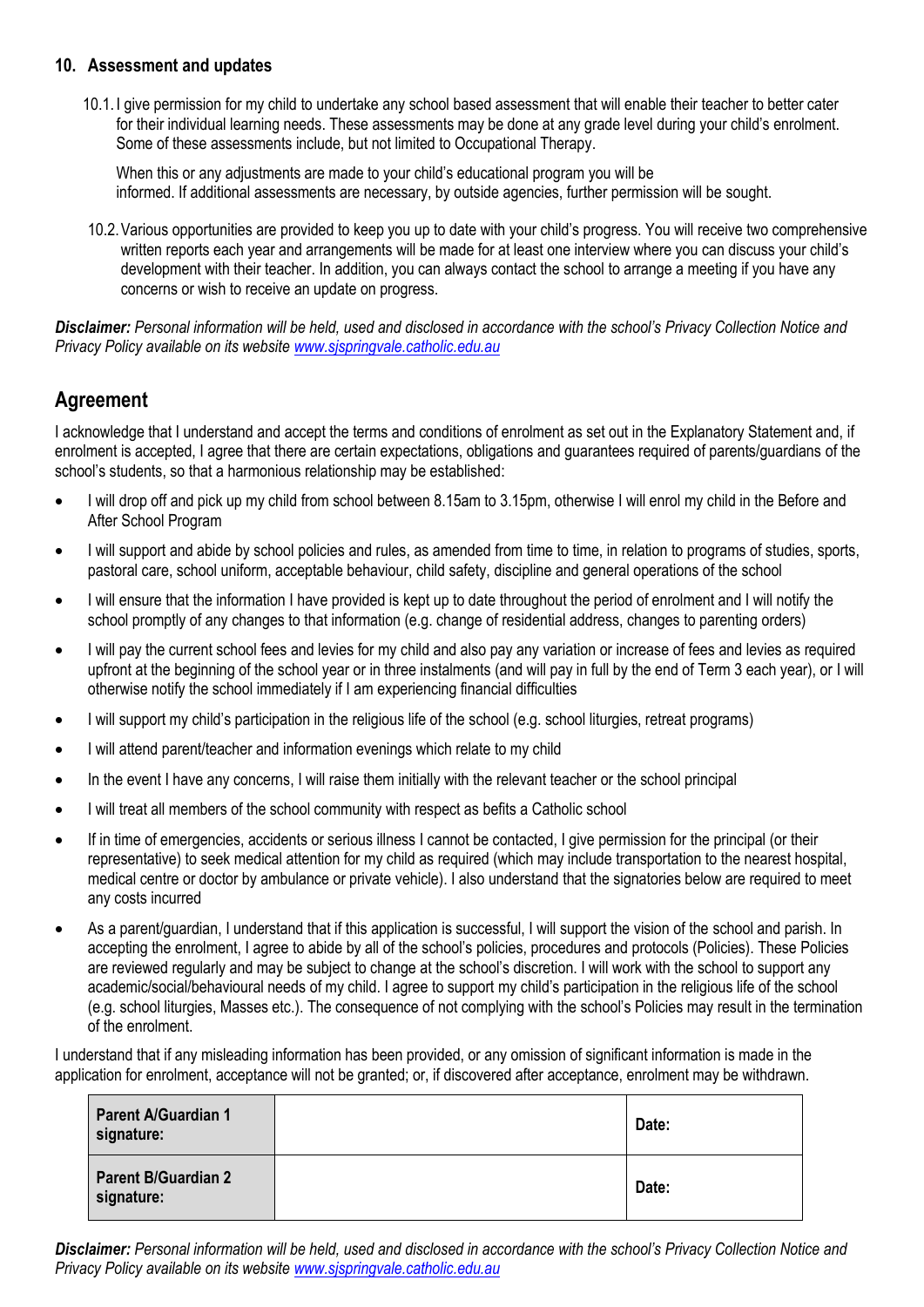## **SCHOOL FAMILY OCCUPATION INDEX**

## **PARENT OCCUPATION GROUPS**

Please select the appropriate group from the following list.

## **GROUP N: Unemployed for more than 12 months**

If you are not currently in paid work but **have had a job in the last 12 months**, or have retired in the last 12 months, please **use your last occupation** to select from the list. If you have not been in paid work for the last 12 months, enter **'N'** into the 'occupation code' field on the enrolment form.

## **OCCUPATION GROUP A**

### **SENIOR MANAGEMENT IN LARGE BUSINESS ORGANISATIONS, GOVERNMENT ADMINISTRATION AND DEFENCE AND QUALIFIED PROFESSIONALS**

## **Senior management in large business organisations**

**Senior Executive/Manager/Department Head** in industry, commerce, media or other large organisations

- **Business** [e.g. chief executive, managing director, company secretary, finance director, chief accountant, personnel/industrial relations manager, research and development manager]
- **Media** [e.g. newspaper editor, film/television/radio/ stage producer/director/manager]

## **Government administration**

- **Public service manager** (Section head or above) [e.g. regional director, hospital/health services/nurse administrator, school principal, faculty head/dean, library/museum/gallery director, research/facility manager, police/fire services administrator]
- **Defence Forces commissioned officer**

**Qualified professionals –** generally have a degree or higher qualifications and experience in applying this knowledge to: design, develop or operate complex systems, identify, treat and advise on problems, teach others

*Health, Education, Law, Social Welfare, Engineering, Science, Computing, Business, Air/sea transport professionals*

- **Health** [e.g. GP or specialist, registered nurse, dentist, pharmacist, optometrist, physiotherapist, chiropractor, veterinarian, psychologist, therapy professional, radiographer, podiatrist, dietician]
- **Education** [e.g. school teacher, university lecturer, VET/special education/ESL/private teacher, education officer]
- **Law** [e.g. judge, magistrate, barrister, coroner, solicitor, lawyer]
- **Social Welfare** [e.g. social/welfare/community worker, counsellor, minister of religion, economist, urban/regional planner, sociologist, librarian, records manager, archivist, interpreter/translator]
- **Engineering** [e.g. architect, surveyor, chemical/ civil/electrical/mechanical/mining/other engineer]
- **Science** [e.g. scientist, geologist, meteorologist, metallurgist]
- **Computing** [e.g. IT services manager, computer systems designer/administrator, software engineer, systems/applications programmer]
- **Business** [e.g. management consultant, business analyst, accountant, auditor, policy analyst, actuary, valuer]
- **Air/sea transport** [e.g. aircraft pilot, flight officer, flying instructor, air traffic controller, ship's captain/officer/pilot]

## **OCCUPATION GROUP B**

### **OTHER BUSINESS OWNERS/MANAGERS, ARTS/MEDIA/SPORTSPERSONS AND ASSOCIATE PROFESSIONALS**

## **Business owner/manager**

- **Farm/business owner/manager** [e.g. crop and/or livestock farmer/farm manager, stock and station agent, building/construction, manufacturing, mining, wholesale, import/export, transport business manager, real estate business]
- **Specialist manager** [e.g. works manager, engineering manager, sales/marketing manager, purchasing manager, supply/shipping manager, customer service manager, property manager, personnel, industrial relations]
- **Financial services manager** [e.g. bank branch manager, finance/investment/insurance broker, credit/loans officer]
- **Retail sales/services manager** [e.g. shop, post office, restaurant, real estate agency, travel agency, betting agency, petrol station, hotel/motel/caravan park, sports centre, theatre/cinema, gallery, car rental, car fleet, railway station]

## **Arts/media/sportspersons**

- **Artist/writer** [e.g. editor, journalist, author, media presenter, photographer, designer, illustrator, musician, actor, dancer, painter, potter, sculptor]
- **Sports** [e.g. sportsman/woman, coach, trainer, sports official]

**Associate professionals –** generally have diploma/technical qualifications and provide support to managers and professionals

*Health, Education, Law, Social Welfare, Engineering, Science, Computing, Business/administration*

- **Medical, science, building, engineering, computer**  technician/associate professional
- **Health/social welfare** [e.g. enrolled nurse, community health worker, paramedic/ambulance officer, massage therapist, welfare/parole officer, youth worker, dental hygienist/technician]
- Law [e.g. police officer, government inspector, examiner or assessor, occupational/environmental health officer, security advisor, private investigator, law clerk, court officer, bailiff]
- **Business/administration** [e.g. recruitment/ employment/industrial relations/training officer, marketing/advertising specialist, market research analyst, technical sales representative, retail buyer,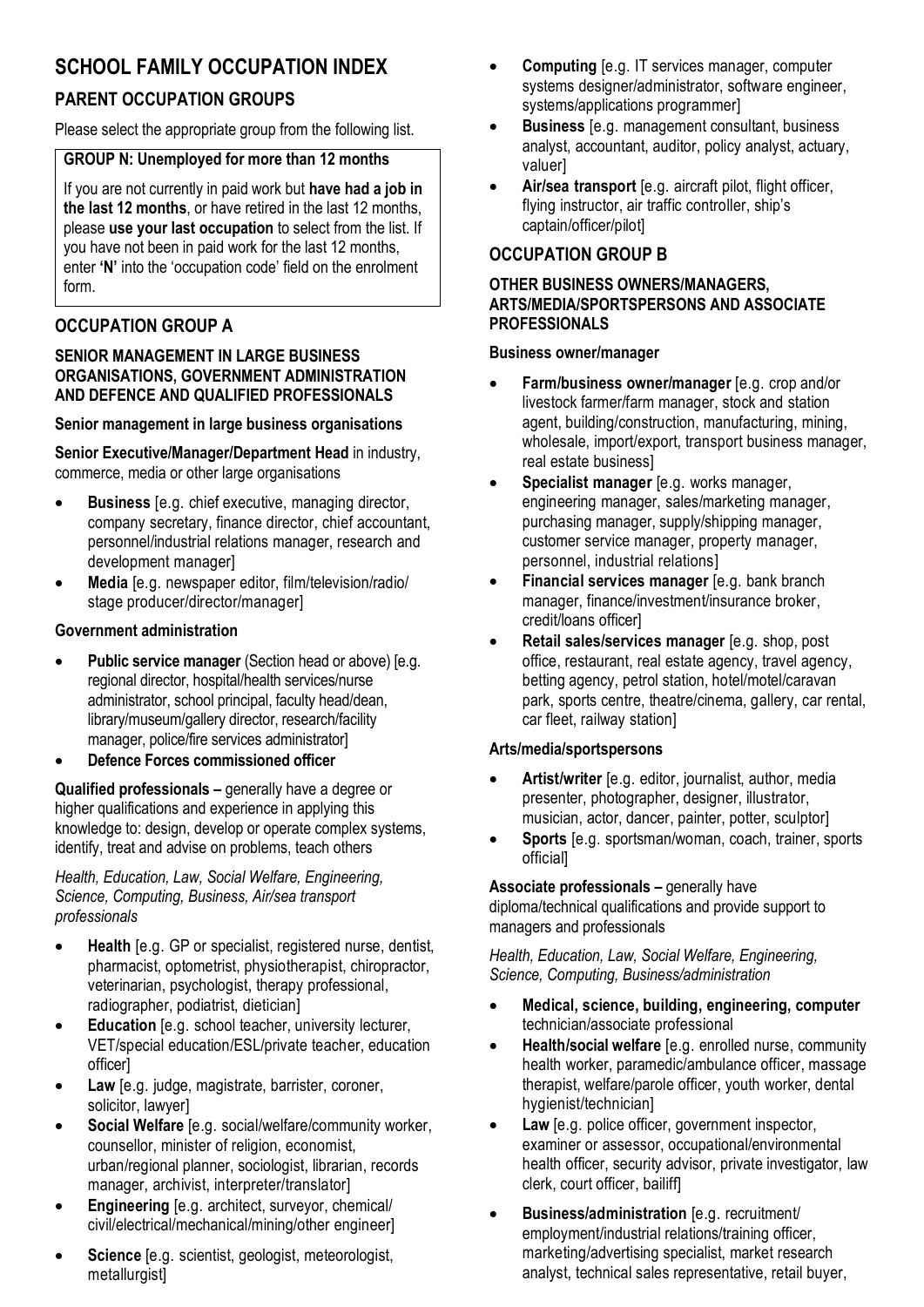office/business manager, project manager/ administrator, other managing supervisors]

- **Defence Forces** [e.g. senior non-commissioned officer]
- **Other** [e.g. library technician, museum/gallery technician, research assistant, proof reader]

### **OCCUPATION GROUP C**

### **TRADESMEN/WOMEN, CLERKS AND SKILLED OFFICE, SALES AND SERVICE STAFF**

**Tradesmen/women –** generally have completed a four-year trade certificate, usually by apprenticeship. All tradesmen/ women are included in this group.

 **Trades** [e.g. electrician, plumber, welder, cabinet maker, carpenter, joiner, plasterer, tiler, stonemason, painter decorator, butcher, pastry cook, panel beater, fitter, toolmaker, aircraft engineer]

### **Clerks, skilled office, sales and service staff**

- **Clerk** [e.g. bookkeeper, bank clerk, PO clerk, statistical/actuarial clerk, accounts/claims/audit/ payroll clerk, personnel records clerk, registry/ filing clerk, betting clerk, production recording clerk, stores/inventory clerk, purchasing/order clerk, freight/transport/shipping clerk/despatcher, bond clerk, customs agent/clerk, customer inquiry/complaints/ service clerk, hospital admissions clerk]
- **Office** [e.g. secretary, personal assistant, desktop] publishing operator, switchboard operator]
- **Sales** [e.g. company sales representative (goods and services), auctioneer, insurance agent/assessor/loss adjuster, market researcher]
- **Carer** [e.g. aged/disabled/refuge care worker, child care assistant, nanny]
- **Service** [e.g. meter reader, parking inspector, postal delivery worker, travel agent, tour guide, flight attendant, fitness instructor, casino dealer/gaming table supervisor]

### **OCCUPATION GROUP D**

### **MACHINE OPERATORS, HOSPITALITY STAFF, OFFICE ASSISTANTS, LABOURERS AND RELATED WORKERS**

### **Drivers, mobile plant, production/processing machinery and other machinery operators**

- **Driver or mobile plant operator** [e.g. car, taxi, truck, bus, tram or train driver, courier/deliverer, forklift driver, street sweeper driver, garbage collector, bulldozer/loader/grader/excavator operator, farm/horticulture/forestry machinery operator]
- **Production/processing machine operator** [e.g. engineering, chemical, petroleum, gas, water, sewerage, cement, plastics, rubber, textile, footwear, wood/paper, glass, clay, stone, concrete, production/processing machine operator]
- **Machinery operator** [e.g. photographic developer/printer, industrial spray painter, boiler/ air-conditioning/refrigeration plant, railway signals/points, crane/hoist/lift, bulk materials handling machinery]

### **Hospitality, office staff**

- **Sales staff** [e.g. sales assistant, motor vehicle/ caravan/parts salesperson, checkout operator, cashier, bus/train conductor, ticket seller, service station attendant, car rental desk staff, street vendor, telemarketer, sales demonstrator, shelf stacker]
- **Office staff** [e.g. typist, word processing/data entry/business machine operator, receptionist]
- **Hospitality staff** [e.g. hotel service supervisor, receptionist, waiter, bar attendant, kitchenhand, fast food cook, usher, porter, housekeeper]
- **Assistant/aide** [e.g. trades' assistant, school/ teacher's aide, dental assistant, veterinary nurse, nursing assistant, museum/gallery attendant, home helper, salon assistant, animal attendant]

### **Labourers and related workers**

- **Defence Forces** [other ranks (below senior NCO) without trade qualification not included above]
- **Agriculture, horticulture, forestry, fishing, mining worker** [e.g. farm overseer, shearer, wool/hide classer, farm hand, horse trainer, nurseryman, greenkeeper, gardener, tree surgeon, forestry/logging worker, miner, seafarer/fishing hand]
- **Other worker** [e.g. labourer, factory hand, storeman, guard, cleaner, caretaker, laundry worker, trolley collector, car park attendant, crossing supervisor]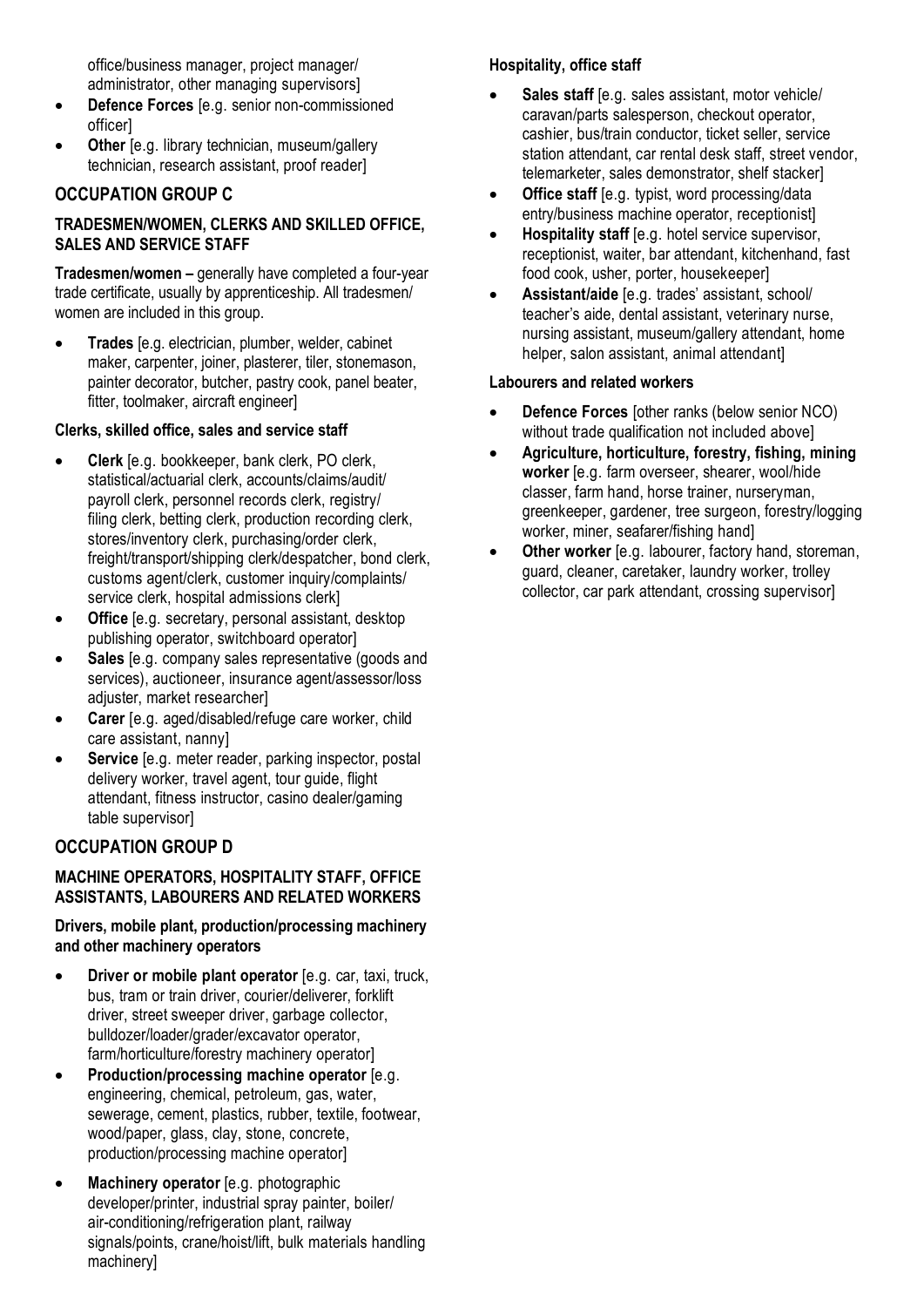# **Tuyên bố Giải thích**

## **1. Lời nói đầu**

- 1.1 Giáo dục Công giáo là nhiệm vụ bản chất của Nhà thờ. Đó là một trong những cách mà Nhà thờ hoàn thành vai trò của mình trong việc hỗ trợ mọi người khám phá và đón nhận sự đầy đủ của cuộc sống trong Chúa Kitô. Các trường Công giáo cung cấp một chương trình giảng dạy rộng lớn, toàn diện, thấm nhuần sự hiểu biết Công giáo chân chính về Chúa Kitô và lời dạy của Người, cũng như đề cao tư cách hội viên Giáo hội Công giáo.
- 1.2 Cha mẹ và người giám hộ, với tư cách là những nhà giáo dục đầu tiên của con mình, tham gia hợp tác với trường Công giáo để thúc đẩy và hỗ trợ việc giáo dục trẻ. Cha mẹ và người giám hộ phải có trách nhiệm duy trì sự hợp tác này bằng cách hỗ trợ nhà trường tiếp tục nâng cao đời sống tinh thần và học tập của con mình.

## **2 Ghi danh**

- 2.1 Quý vị được yêu cầu cung cấp thông tin cụ thể về con mình trong quá trình ghi danh, cả ở giai đoạn nộp đơn và nếu trường dành một chỗ cho con quý vị. Vui lòng lưu ý rằng việc nộp đơn ghi danh không đảm bảo việc được ghi danh tại trường. Nếu những thông tin yêu cầu không được cung cấp, có thể chúng tôi sẽ không thể ghi danh cho con quý vị.
- 2.2 Để đáp ứng các yêu cầu của nhà trường và chính phủ, quý vị sẽ cần cung cấp cho nhà trường một mẫu ghi danh đã điền đầy đủ bao gồm, ngoài những điều khác, thông tin được liệt kê dưới đây.

| bằng chứng về ngày sinh của con<br>quý vị, ví dụ: giấy khai sinh, hộ<br>chiếu                                                          | $\bullet$ | thông tin về (các) ngôn ngữ mà con quý vị<br>nói và/hoặc nghe ở nhà                                                                                                                                                                                        |
|----------------------------------------------------------------------------------------------------------------------------------------|-----------|------------------------------------------------------------------------------------------------------------------------------------------------------------------------------------------------------------------------------------------------------------|
| giáo phái tôn giáo                                                                                                                     |           | quốc tịch và/hoặc công dân, bao gồm cả visa<br>subclass được cấp khi nhập cảnh vào Úc<br>(trước khi được cấp quốc tịch) nếu áp dụng                                                                                                                        |
| các tên và địa chỉ của trẻ và cha<br>mẹ/người giám hộ; số điện thoại<br>(nhà, cơ quan, điện thoại di động)<br>của cha mẹ/người giám hộ | ٠         | tên và số điện thoại của bác sĩ gia đình                                                                                                                                                                                                                   |
| tên của những liên hệ khẩn cấp và<br>chi tiết của họ                                                                                   | $\bullet$ | thông tin về các nhu cầu học tập bố sung (ví<br>dụ: liệu con quý vị có cần hỗ trợ thêm liên<br>quan đến việc di chuyển, ngôn ngữ, phát<br>triển kỹ năng xã hội, nhu cầu phúc lợi, những<br>hành vi thách thức, điều chỉnh chương trình<br>giảng dạy, v.v.) |
| những thu xếp đặc biệt về nơi ở                                                                                                        |           | các thỏa thuận nuôi con hoặc lệnh của tòa<br>án, bao gồm mọi lệnh về giám hộ                                                                                                                                                                               |

- 2.3 Sau khi quý vị nộp mẫu này, nhân viên nhà trường có thể cần yêu cầu thêm thông tin, ví dụ liên quan đến các lệnh nuôi con, tình trạng y tế, hoặc nhu cầu học tập bổ sung mà quý vị đã ghi trong mẫu ghi danh. Ngoài ra, thường sẽ hữu ích nếu cha mẹ/người giám hộ họp với nhân viên nhà trường trước khi ghi danh để thảo luận về mọi nhu cầu bổ sung mà con quý vị có thể có. Quý vị có thể được thu xếp một thông dịch viên, nếu có yêu cầu.
- 2.4 Trừ khi linh mục giáo xứ có quyết định đặc biệt, danh sách sau đây liệt kê thứ tự ưu tiên đã được thống nhất cho việc ghi danh vào trường của chúng tôi, phù hợp với chính sách ghi danh cho tất cả các trường Công giáo. Thứ tự ưu tiên là:
	- a) Trẻ em Công giáo là cư dân của giáo xứ
	- b) Trẻ em Công giáo không cư ngụ trong giáo xứ nhưng được linh mục giáo xứ công nhận là giáo dân
	- c) Trẻ em Công giáo từ các giáo xứ khác (vì các lý do mục vụ)
	- d) Trẻ em từ các nhà thờ Đông phương không phải Công giáo cư ngụ trong giáo xứ
	- e) Trẻ em từ các nhà thờ Đông phương không phải Công giáo cư ngụ bên ngoài giáo xứ
	- f) Trẻ em đạo Cơ đốc khác cư ngụ trong giáo xứ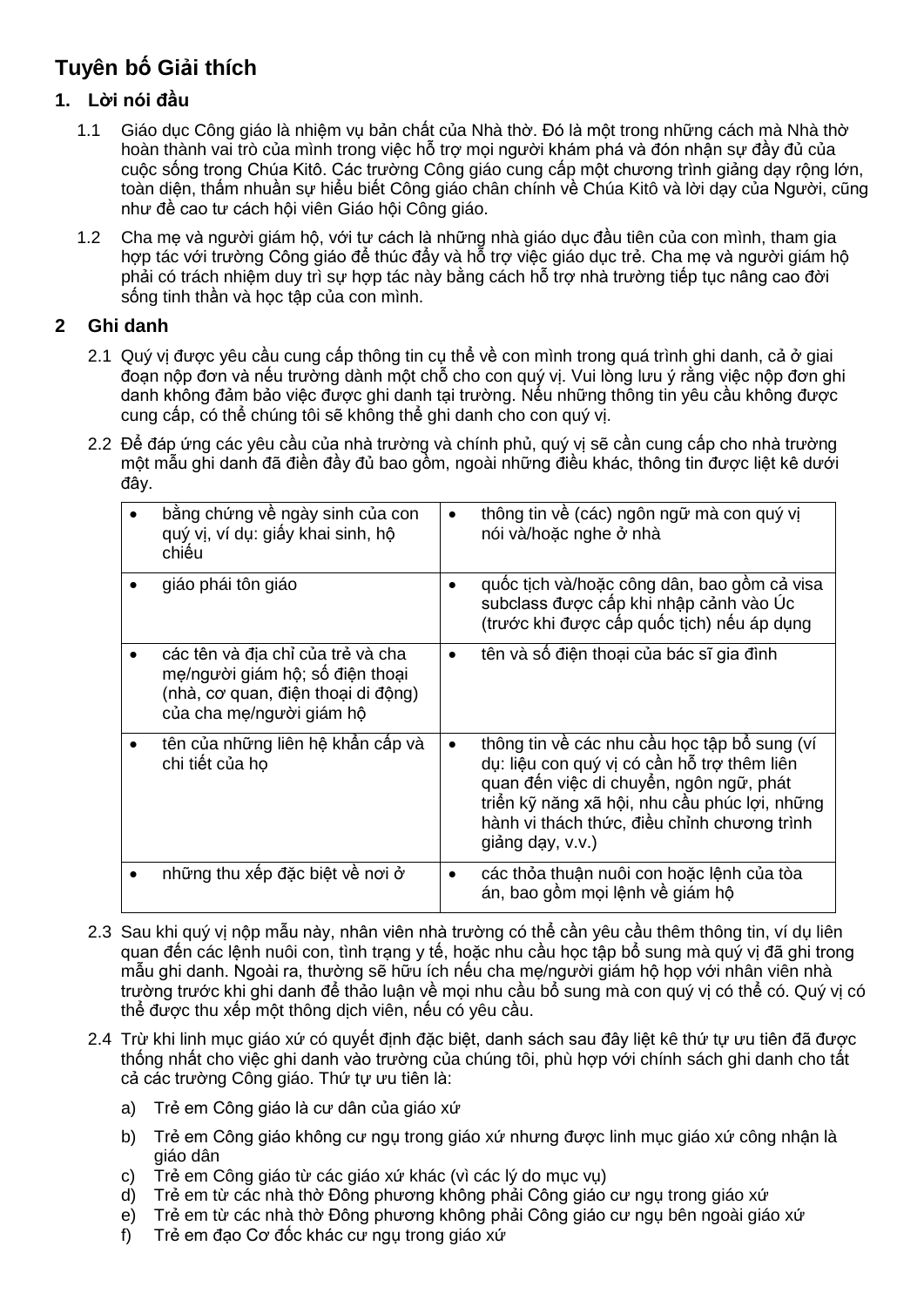- g) Trẻ em đạo Cơ đốc khác cư ngụ bên ngoài giáo xứ
- h) Trẻ em không theo đạo Cơ đốc cư ngụ trong giáo xứ
- i) Trẻ em không theo đạo Cơ đốc cư ngụ bên ngoài giáo xứ

### **3 Phí**

- 3.1 Việc đề ra các mức phí và các khoản tiền bắt buộc phải nộp khác trong các trường Công giáo là trách nhiệm của nhà trường, có tính đến việc phân bổ ngân sách của chính phủ. Nhà trường cung cấp một số hình thức thanh toán phí để giảm gánh nặng tài chính và hỗ trợ việc lập kế hoạch tài chính. Nếu gặp khó khăn trong việc thanh toán phí theo yêu cầu, quý vị có thể thảo luận điều này với hiệu trưởng nhà trường.
- 3.2 Phí phải được trả để một trẻ được ghi danh và tiếp tục việc ghi danh tại nhà trường. Nhà trường có toàn quyền quyết định có hay không cho phép một trẻ tham gia các sự kiện tuỳ chọn hoặc ngoại khóa, ví dụ như các chuyến dã ngoại hoặc hoạt động ngoại khóa phải trả tiền của trường, khi các khoản phí đã đến hạn nhưng chưa trả.

## **4 Ghi danh dưới độ tuổi đi học tối thiểu**

- 4.1 Chính sách Ghi danh vào Trường học 2.4 của Giáo dục Công giáo Melbourne nhằm đảm bảo rằng khi ghi danh học sinh các trường Công giáo tuân thủ luật pháp liên quan của chính phủ Victoria và Úc. Tuổi bắt đầu tối thiểu để một trẻ được ghi danh vào một trường học ở Victoria là bốn năm và tám tháng, tức là trẻ đó phải tròn năm tuổi vào ngày 30 tháng 4 của năm bắt đầu đi học. Việc ghi danh cho trẻ dưới độ tuổi đi học tối thiểu và các chương trình trước Prep cần có sự chấp thuận của Giáo dục Công giáo Melbourne thông qua 'Đơn xin Đi học Sớm'.
- 4.2 Trong những trường hợp hiếm hoi khi:
	- a) một cha/mẹ/người giám hộ tìm cách ghi danh cho một trẻ dưới tuổi bắt đầu tối thiểu
	- b) hiệu trưởng ủng hộ việc ghi danh cho trẻ đó tại trường

bắt buộc phải có chấp thuận của Giám đốc Điều hành Giáo dục Công giáo Melbourne trước khi tiến hành ghi danh dưới độ tuổi bắt đầu tối thiểu. Chấp thuận cho việc ghi danh sớm sẽ chỉ được cấp trong những trường hợp đặc biệt.

### **5 Môi trường an toàn cho trẻ**

- 5.1 Các cộng đồng nhà trường Công giáo có trách nhiệm về mặt đạo đức, pháp luật và sứ mệnh tạo nên những môi trường học đường giáo dưỡng, nơi trẻ em được tôn trọng, tiếng nói của các em được lắng nghe, và nơi các em an toàn và cảm thấy an toàn.
- 5.2 Bất cứ ai tham gia vào giáo dục Công giáo, bao gồm toàn bộ cha mẹ ở trường chúng tôi, có trách nhiệm hiểu tầm quan trọng và vai trò đặc biệt mà họ đang đảm nhiệm, riêng và chung, để đảm bảo rằng phúc lợi và sự an toàn của mọi trẻ em luôn được đặt lên hàng đầu trong mọi việc họ làm và mọi quyết định họ đưa ra.
- 5.3 Các chính sách, quy tắc ứng xử và thực hành về an toàn trẻ em của trường chúng tôi tạo thành cam kết của trường chúng tôi về sự an toàn của trẻ em, và các quy trình nhận diện, truyền thông, báo cáo và giải quyết các hành vi lo ngại và các cáo buộc về lạm dụng trẻ em. Các tài liệu này đặt ra những kỳ vong rõ ràng cho mọi nhân viên và thiên nguyên viên về hành vi phù hợp với trẻ em để bảo vệ các em khỏi bị lạm dụng.
- 5.4 Nhà trường chúng tôi đã xây dựng được những thực hành nhân sự trong đó nhân viên mới được tuyển dụng, nhân viên hiện tại và thiện nguyện viên trong trường hiểu được tầm quan trọng của an toàn trẻ em, được đào tạo để giảm thiểu rủi ro lạm dụng trẻ em, và biết về các chính sách và quy trình liên quan của nhà trường chúng tôi. Nhà trường chúng tôi cũng cung cấp đào tạo, giám sát và kiểm tra nhân viên liên tục để đảm bảo rằng họ phù hợp làm việc với trẻ em, như là một phần trong các thực hành nhân sự của chúng tôi.
- 5.5 Nhà trường chúng tôi có các quy trình quản lý rủi ro chặt chẽ và có cấu trúc, giúp thiết lập và duy trì một môi trường an toàn cho trẻ em, bao gồm việc xem xét các yếu tố rủi ro trên diện rộng trong nhiều bối cảnh, môi trường, mối quan hệ và hoạt động mà trẻ em trong nhà trường chúng tôi tham gia.
- 5.6 Nhà trường chúng tôi hợp tác với các gia đình để đảm bảo trẻ em và thanh thiếu niên được tham gia và tham gia tích cực vào các quy trình ra quyết định, đặc biệt là những quyết định có thể tác động đến sự an toàn của các em. Điều này có nghĩa là quan điểm của nhân viên, trẻ em, thanh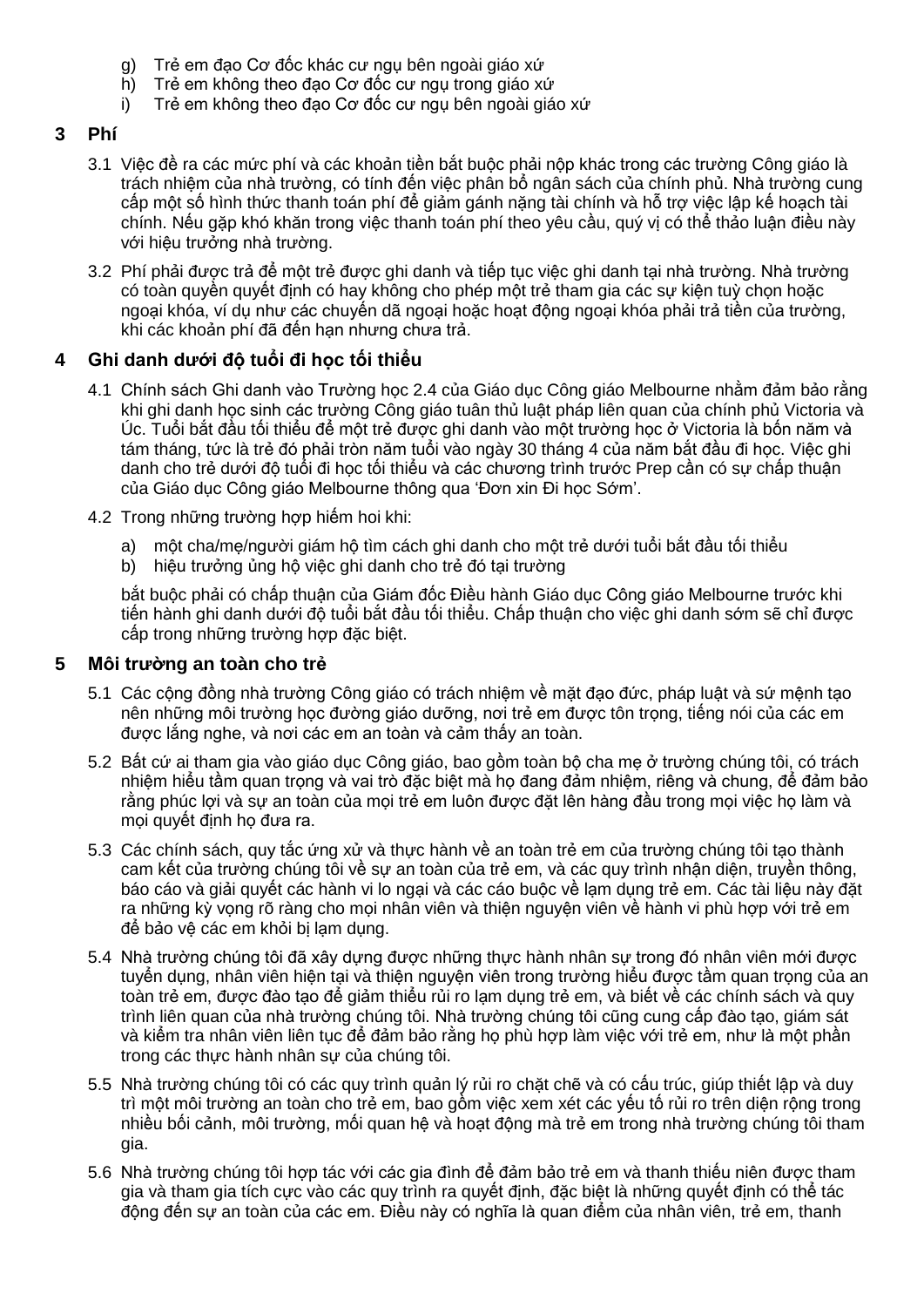thiếu niên và gia đình được nghiêm túc ghi nhận và những lo ngại của họ được giải quyết một cách công bằng và kịp thời.

- 5.7 Các chính sách và quy trình an toàn trẻ em của nhà trường chúng tôi luôn có sẵn và dễ truy cập. Quý vị có thể tìm hiểu thêm thông tin về cam kết đối với an toàn trẻ em của cộng đồng giáo dục Công giáo trên toàn tiểu bang Victoria bằng cách truy cập:
	- a) Trang an toàn trẻ em của Ủy ban Giáo dục Công giáo Victoria Ltd [www.cecv.catholic.edu.au/Our-Schools/Child-Safety](http://www.cecv.catholic.edu.au/Our-Schools/Child-Safety)
	- b) Trang an toàn trẻ em của Giáo dục Công giáo Melbourne [www.cem.edu.au/Our-](https://www.cem.edu.au/Our-Schools/Choosing-a-School/Child-Safety.aspx)[Schools/Choosing-a-School/Child-Safety.aspx.](https://www.cem.edu.au/Our-Schools/Choosing-a-School/Child-Safety.aspx)

### **6 Điều khoản ghi danh liên quan đến hành vi chấp nhận được**

- 6.1 Nhà trường chúng tôi là một cộng đồng thể hiện các giá trị phúc âm của tình yêu, sự tha thứ, công lý và sự thật. Công đồng nhà trường ghi nhận rằng mọi người đều có quyền được tôn trong, cảm thấy an toàn và được an toàn; và về mặt này, hiểu về các quyền của mình và thừa nhân nghĩa vu hành xử có trách nhiệm.
- 6.2 Mọi người trong nhà trường đều có quyền cảm thấy an toàn, hạnh phúc và học hỏi; do đó, chúng tôi hướng đến:
	- a) phát huy các giá trị trung thực, công bằng và tôn trong người khác
	- b) thừa nhân giá trị của tất cả thành viên trong công đồng và quyền làm việc và học tập của họ trong một môi trường tích cực
	- c) duy trì trật tự và hòa hợp
	- d) khẳng định sự hợp tác cũng như sự độc lập có trách nhiệm trong học tập
	- e) nuôi dưỡng tính tự giác và phát huy trách nhiệm đối với hành vi của chính mình.
- 6.3 Ban quản trị nhà trường, có tham khảo ý kiến cộng đồng nhà trường khi phù hợp, sẽ quy định các tiêu chuẩn về trang phục, ngoại hình và hành vi cho học sinh. Là một điều kiện ghi danh của con mình, cha mẹ và người giám hộ được kỳ vọng tuân thủ các mục tiêu và quy tắc ứng xử của nhà trường, và ủng hộ nhà trường trong việc duy trì các tiêu chuẩn quy định về trang phục, ngoại hình và hành vi.
- 6.4 Những hành vi không thể chấp nhận của một trẻ, hoặc hành lặp lại của một cha/mẹ hoặc người giám hộ, theo quan điểm của nhà trường, là không thể chấp nhận và gây tổn hại đến mối quan hệ hợp tác giữa cha/me/người giám hô và nhà trường, có thể dẫn đến việc đình chỉ hoặc chấm dứt ghi danh của trẻ đó.

## **7 Điều khoản ghi danh liên quan đến việc tuân thủ các nguyên tắc của đức tin Công giáo**

7.1 Là người cung cấp giáo dục Công giáo, hiệu trưởng sẽ tính đến nhu cầu của cộng đồng nhà trường để thể hiện và tuân thủ các giáo lý, niềm tin và nguyên tắc của đức tin Công giáo khi đưa ra các quyết định liên quan đến các vấn đề quản trị nhà trường, bao gồm cả ghi danh. Học sinh và gia đình là những thành viên của các tín ngưỡng khác được nồng nhiệt chào đón tại nhà trường chúng tôi. Tuy nhiên, nhà trường bảo lưu quyền ra các quyết định quản trị của mình trong những hoàn cảnh phù hợp, nếu cần phải làm như vậy để tránh làm tổn thương sự nhạy cảm tôn giáo của cộng đồng nhà trường Công giáo.

## **8 Điều khoản ghi danh liên quan đến việc cung cấp thông tin chính xác**

- 8.1 Điều tối quan trọng là nhà trường phải được biết về hoàn cảnh cá nhân của từng trẻ trong chừng mực chúng có thể ảnh hưởng đến nhu cầu về thể chất, chức năng, cảm xúc hoặc giáo dục của trẻ đó, đặc biệt khi nhà trường bắt buộc phải cung cấp hỗ trợ bổ sung cho trẻ.
- 8.2 Cha mẹ và người giám hộ phải cung cấp thông tin chính xác và cập nhật khi điền mẫu ghi danh và trước khi ghi danh phải cung cấp cho nhà trường mọi thông tin bổ sung có thể được yêu cầu, bao gồm bản sao các tài liệu như: báo cáo y tế/chuyên gia (nếu liên quan đến việc đi học của trẻ), báo cáo từ các trường học trước đây, các lệnh của tòa án hoặc thỏa thuận nuôi con. Việc cung cấp các tài liệu được yêu cầu được coi là một điều kiện ghi danh, và việc ghi danh có thể bị từ chối hoặc bị hủy bỏ nếu cha/mẹ/người giám hộ vô lý từ chối cung cấp thông tin yêu cầu hoặc cố tình không cung cấp thông tin liên quan cho nhà trường.
- 8.3 Nếu trong quá trình ghi danh cho một trẻ mà có những thông tin mới mang tính trọng yếu đối với các nhu cầu giáo dục và/hoặc an toàn/phúc lợi của trẻ đó, thì điều kiện để tiếp tục ghi danh cho trẻ đó là phải cung cấp kịp thời thông tin đó cho nhà trường.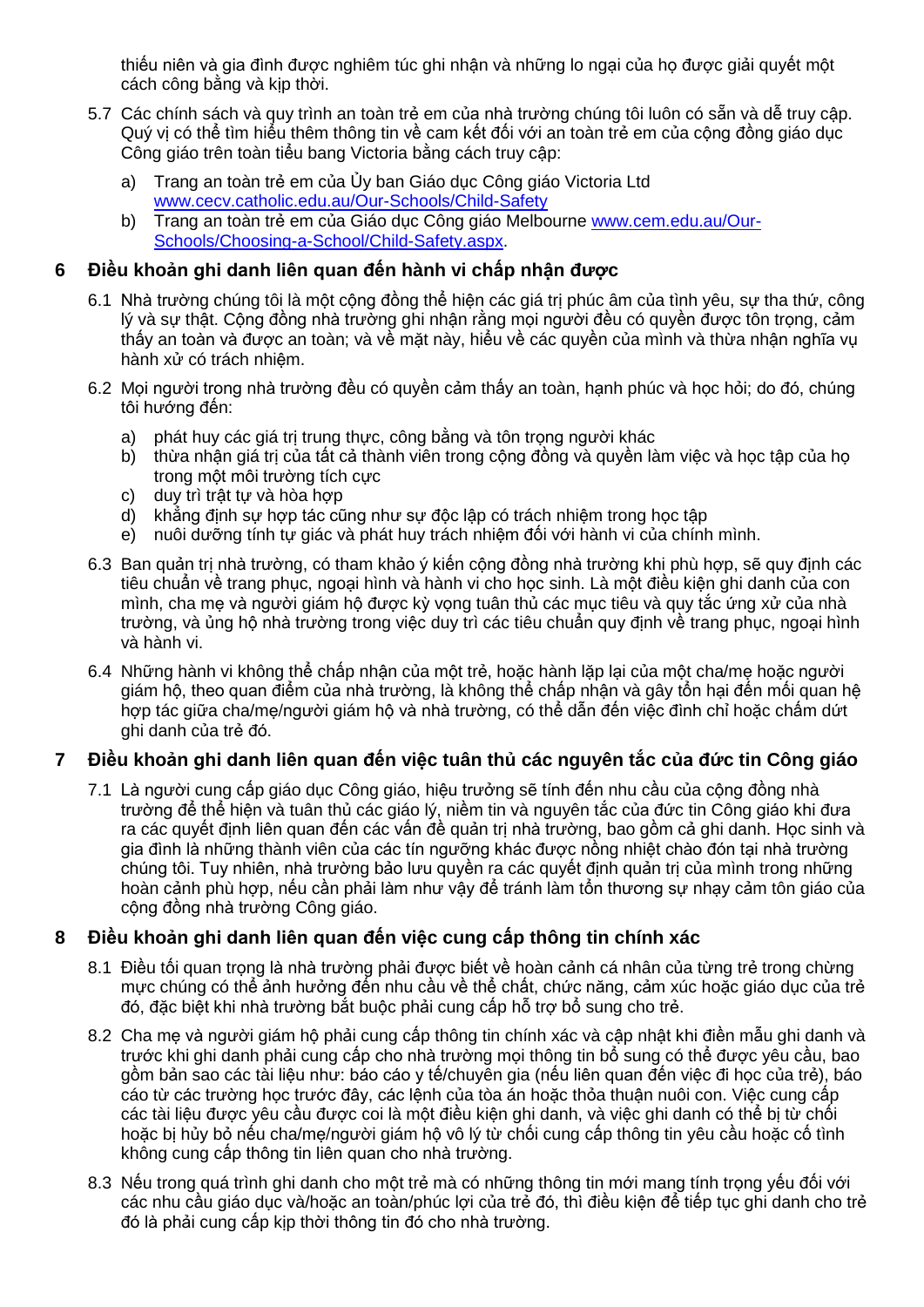8.4 Việc cung cấp địa chỉ cư trú không chính xác hoặc không cung cấp địa chỉ cư trú cập nhật cho trẻ cũng sẽ bị coi là vi phạm các điều khoản ghi danh.

### **9 Ghi danh cho trẻ có nhu cầu bổ sung**

- 9.1 Nhà trường chào đón cha mẹ/người giám hộ muốn ghi danh cho một trẻ có nhu cầu bổ sung và sẽ làm mọi việc có thể để đáp ứng nhu cầu của trẻ đó, với điều kiện trước khi ghi danh giữa nhà trường và cha mẹ/người giám hộ phải đạt được sự hiểu biết về:
	- a) tính chất của mọi tình trạng/khuyết tật y tế được chẩn đoán hoặc nghi ngờ, hoặc mọi hoàn cảnh nào khác liên quan đến nhu cầu học tập bổ sung của trẻ (ví dụ: năng khiếu hoặc trải nghiệm về sự chấn thương)
	- b) tính chất của bất kỳ hỗ trợ bổ sung nào được đề nghị/thích hợp để cung cấp cho trẻ (ví dụ: thiết bị y tế hoặc thiết bị chuyên biệt, giới thiệu của chuyên gia, hỗ trợ phúc lợi cụ thể, những sửa đổi đối với môi trường lớp học hoặc chương trình giảng dạy, trợ giúp, các chương trình giáo dục cá nhân, các kế hoạch hỗ trợ hành vi hoặc các can thiệp giáo dục khác có thể liên quan)
	- c) các mục tiêu cá nhân về thế chất, chức năng, cảm xúc hoặc giáo dục phù hợp với trẻ và cách thức cha mẹ/người giám hộ và nhà trường sẽ hợp tác để đạt được các mục tiêu này
	- d) mọi hạn chế về khả năng của nhà trường trong việc cung cấp hỗ trợ bổ sung yêu cầu.
- 9.2 Còn lại, quy trình ghi danh học sinh có nhu cầu đặc biệt cũng giống như quy trình ghi danh cho bất kỳ học sinh nào khác.
- 9.3 Vì nhu cầu giáo dục của mỗi trẻ có thể thay đổi theo thời gian, nên thường nhà trường cần phải rà soát lại mọi hỗ trợ bổ sung đang được cung cấp cho trẻ, có tham khảo ý kiến cha me/người giám hộ và các chuyên gia điều trị y tế/y tế bổ trợ, để đánh giá xem:
	- a) hỗ trợ bổ sung có còn cần thiết và/hoặc phù hợp với nhu cầu của trẻ
	- b) hỗ trợ bổ sung đang có tác động tích cực như dự kiến đối với các mục tiêu cá nhân về thể chất, chức năng, cảm xúc hoặc giáo dục của trẻ
	- c) nó vẫn nằm trong khả năng của nhà trường trong việc tiếp tục cung cấp hỗ trợ bổ sung, với những hạn chế có thể có.

### **10 Đánh giá và cập nhật**

10.1 Tôi cho phép con tôi làm các bài khảo sát của trường cho, các bài khảo sát này sẽ giúp thầy cô giáo soạn bài vở đúng nhu cầu học tập của con tôi. Trong thời gian nộp đơn xin học, con em phụ huynh ở mọi cấp lớp đều có thể phải làm bài khảo sát. Có nhiều loại bài khảo sát sẽ được áp dụng kể cả môn Occupational Therapy (Môn Trị Liệu Pháp).

Phụ huynh sẽ được thông báo khi chương trình học của con em phụ huynh được điều chỉnh. Khi cần có thêm những khảo sát để bổ túc từ các nơi khác ngoài trường, chúng tôi sẽ hỏi xin thêm giấy cho phép từ phụ huynh.

10.2 Quý vị được cung cấp cơ hội để cập nhật về sự tiến bộ của con quý vị. Mỗi năm quý vị sẽ nhận được hai bản báo cáo toàn diện và được bố trí tham gia ít nhất một cuộc phỏng vấn trong đó quý vị có thể thảo luận về sự phát triển của con quý vị với giáo viên của các em. Ngoài ra, quý vị luôn có thể liên lạc với nhà trường để thu xếp một cuộc họp nếu có bất kỳ lo ngại nào hoặc muốn được cập nhật về tiến bộ của con quý vị.

*Tuyên bố Khước từ: Thông tin cá nhân sẽ được lưu giữ, sử dụng và tiết lộ theo Thông báo Thu thập Quyền riêng tư và Chính sách Quyền riêng tư của nhà trường, có sẵn trên trang mạng của nhà trường [www.sjspringvale.catholic.edu.au].*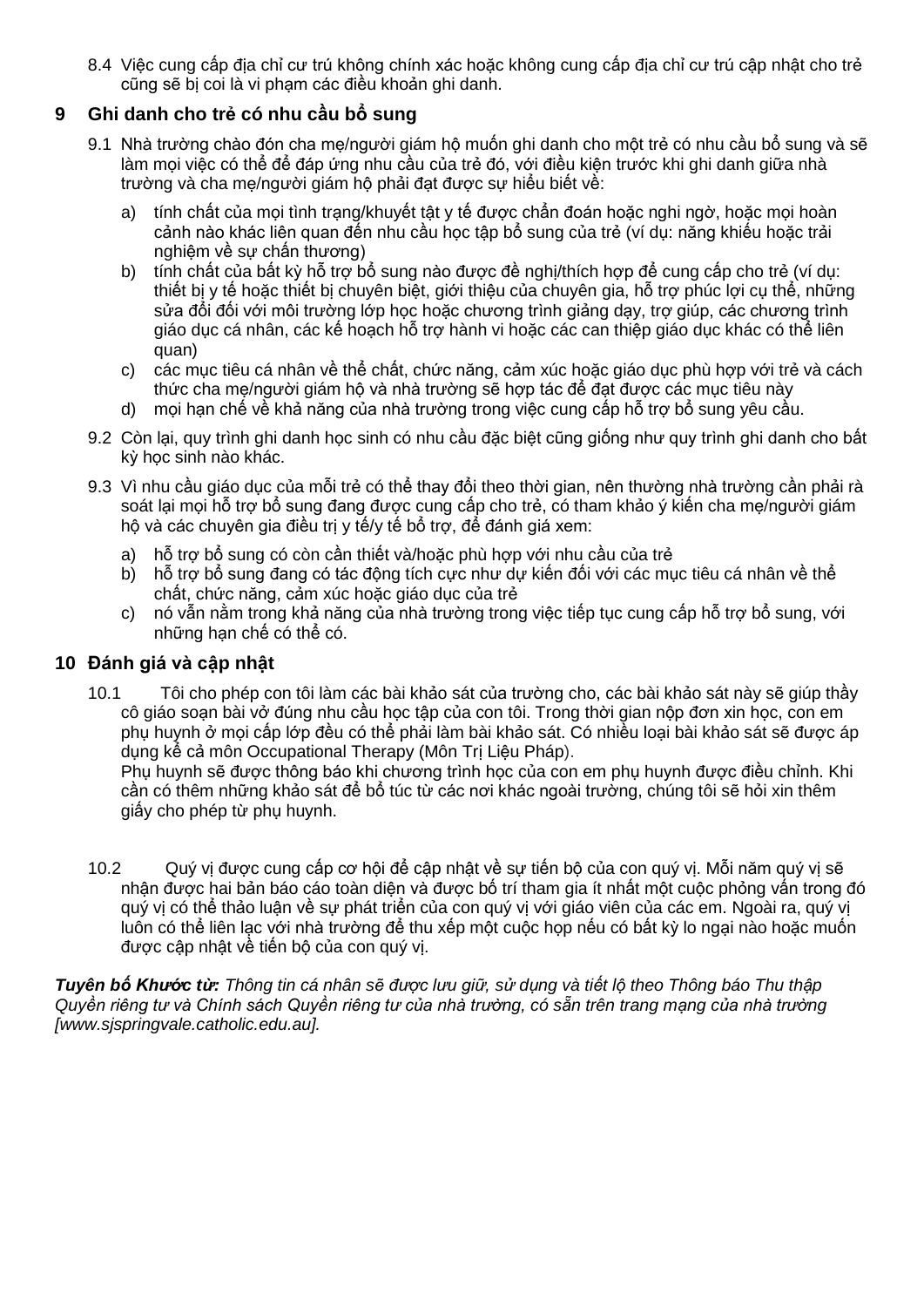# **Thỏa thuận**

Tôi xác nhận rằng tôi hiểu và chấp nhận các điều khoản và điều kiện ghi danh được nêu trong Tuyên bố Giải thích, và nếu việc ghi danh được chấp nhận tôi đồng ý rằng có những kỳ vọng, nghĩa vụ và bảo đảm nhất định cần có của cha mẹ/người giám hộ của học sinh để có thể thiết lập một mối quan hệ hài hòa:

- Tôi sẽ đưa con tôi đến trường và đón con tôi về trong thời gian từ 8:15am đến 3:15pm, nếu không được, tôi sẽ ghi tên cho con tôi vào chương trình giữ trẻ ngoài giờ học.
- Tôi sẽ ủng hộ và tuân thủ các chính sách và quy tắc của nhà trường, được sửa đổi vào từng thời điểm, liên quan đến các chương trình học tập, thể thao, chăm sóc mục vụ, đồng phục nhà trường, hành vi chấp nhận được, an toàn trẻ em, kỷ luật và hoạt động chung của nhà trường
- Tôi sẽ đảm bảo rằng thông tin tôi đã cung cấp được cập nhật trong suốt thời gian ghi danh và tôi sẽ thông báo kịp thời cho nhà trường về mọi thay đổi đối với thông tin đó (ví dụ: thay đổi về địa chỉ cư trú, thay đổi về các lệnh nuôi con)
- Tôi sẽ trả các khoản học phí và phụ thu phí hiện tại cho con tôi và cũng sẽ trả mọi khoản thay đổi hoặc tăng phí và phụ thụ phí theo yêu cầu, một lần vào đầu năm học hoặc chia làm ba đợt (và sẽ trả đầy đủ vào cuối Kỳ 3 mỗi năm), hoặc sẽ thông báo ngay lập tức cho nhà trường nếu tôi gặp khó khăn về tài chính
- Tôi sẽ ủng hộ con tôi tham gia đời sống tôn giáo tại nhà trường (ví dụ: các nghi thức tế lễ tại nhà trường, các chương trình tu đạo)
- Tôi sẽ tham dự các buổi tối trao đổi thông tin và họp cha mẹ/giáo viên liên quan đến con tôi
- Trong trường hợp có bất kỳ lo ngại nào, trước tiên tôi sẽ nêu chúng với giáo viên liên quan hoặc với hiệu trưởng nhà trường
- Tôi sẽ đối xử tôn trọng với mọi thành viên trong cộng đồng nhà trường, phù hợp với một trường Công giáo
- Nếu trong trường hợp khẩn cấp, tai nạn hoặc bệnh nghiêm trong mà không thể liên lạc được với tôi, tôi cho phép hiệu trưởng (hoặc đại diện của họ) tìm kiếm sự chăm sóc y tế cần thiết cho con tôi (có thể bao gồm việc đưa đến bệnh viện, trung tâm y tế hoặc bác sĩ gần nhất bằng xe cứu thương hoặc xe tư nhân). Tôi cũng hiểu rằng những người ký tên dưới đây được yêu cầu phải đáp ứng mọi chi phí phát sinh
- Là cha/mẹ/người giám hộ, tôi hiểu rằng nếu đơn này thành công, tôi sẽ ủng hộ tầm nhìn của nhà trường và của giáo xứ. Khi chấp nhận viêc ghi danh, tôi đồng ý tuân theo mọi chính sách, thủ tục và quy trình của nhà trường (Chính sách). Những Chính sách này được rà soát thường xuyên và có thể thay đổi theo quyết định của nhà trường. Tôi sẽ hợp tác với nhà trường để hỗ trợ mọi nhu cầu học tập/xã hội/hành vi của con tôi. Tôi đồng ý ủng hộ việc con tôi tham gia đời sống tôn giáo của nhà trường (ví dụ: các nghi thức tế lễ tại nhà trường, các Thánh lễ, v.v.). Hậu quả của việc không tuân thủ Chính sách của nhà trường có thể dẫn đến chấm dứt việc ghi danh.

Tôi hiểu rằng nếu bất kỳ thông tin sai lệch nào được cung cấp, hoặc không cung cấp bất kỳ thông tin quan trọng nào khi nộp đơn ghi danh này, thì việc ghi danh sẽ không được chấp thuận; hoặc, nếu được phát hiện sau khi đã được chấp thuận thì việc ghi danh có thể bị rút lại.

| Chữ ký của Cha/Mẹ<br>A/Người giám hộ 1 | Ngày: |
|----------------------------------------|-------|
| Chữ ký của Cha/Mẹ<br>B/Người giám hộ 2 | Ngày: |

*Tuyên bố Khước từ: Thông tin cá nhân sẽ được lưu giữ, sử dụng và tiết lộ theo Thông báo Thu thập Quyền riêng tư và Chính sách Quyền riêng tư của nhà trường, có sẵn trên trang mạng của nhà trường [chèn địa chỉ trang mạng của trường].*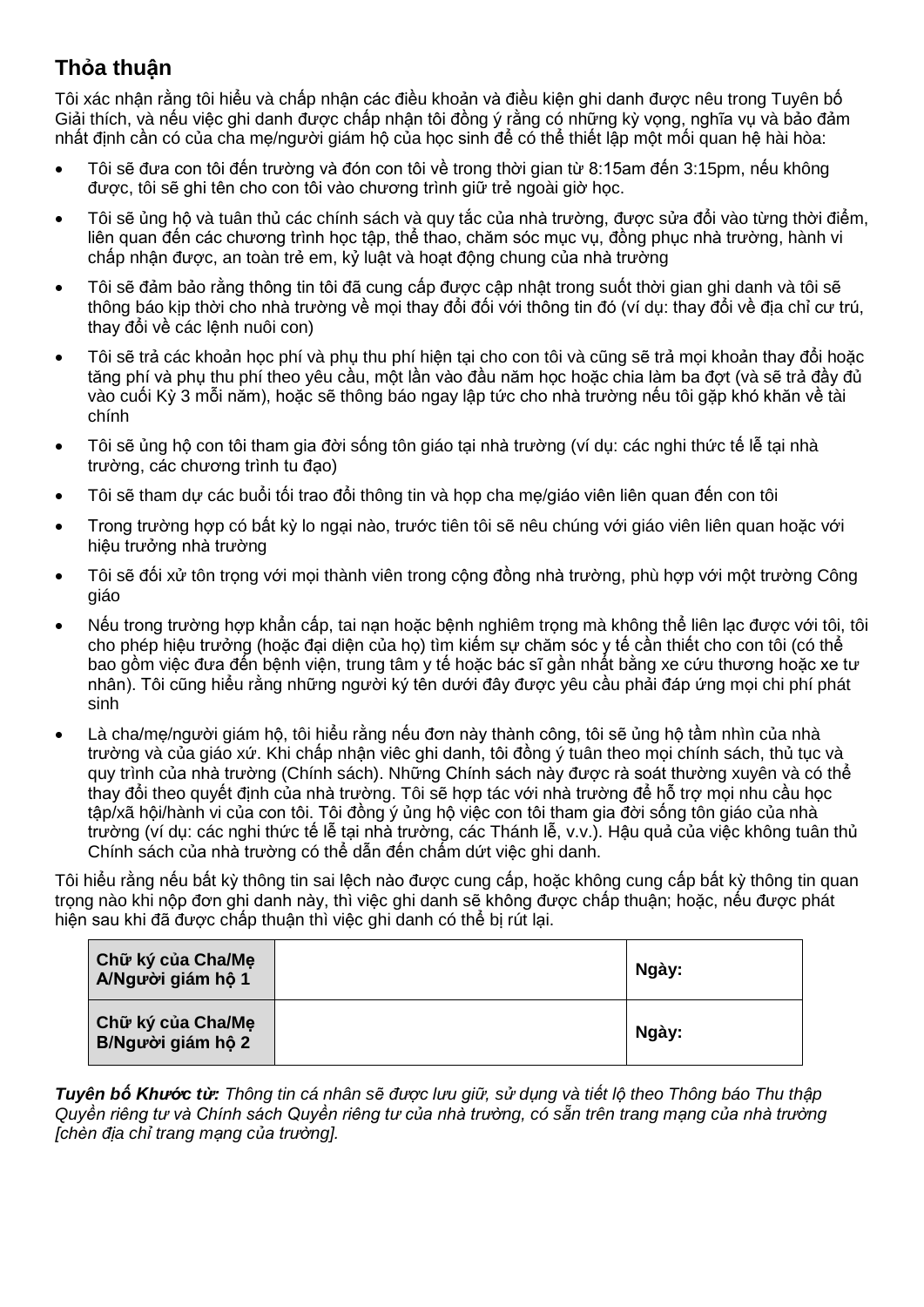## **DANH MỤC NGHỀ NGHIỆP GIA ĐÌNH CỦA NHÀ TRƯỜNG**

### **NHÓM NGHỀ NGHIỆP CỦA CHA MẸ**

Vui lòng chọn nhóm thích hợp từ danh sách sau đây.

### **NHÓM N: Thất nghiệp hơn 12 tháng**

Nếu hiện tại quý vị không làm công việc được trả lương nhưng **đã có một công việc trong 12 tháng qua**, hoặc đã nghỉ hưu trong 12 tháng qua, vui lòng **sử dụng nghề nghiệp cuối cùng của quý vị** để chọn từ danh sách. Nếu quý vị không làm công việc được trả lương trong 12 tháng qua, hãy nhập '**N'** vào trường 'occupation code' (mã nghề nghiệp) trên mẫu ghi danh.

### **NHÓM NGHỀ NGHIỆP A**

QUẢN LÝ CẤP CAO TRONG CÁC TỔ CHỨC KINH DOANH LỚN, HÀNH CHÍNH CHÍNH PHỦ VÀ QUỐC PHÒNG VÀ CÁC CHUYÊN GIA CÓ BẰNG CẤP

### **Quản lý cấp cao trong các tổ chức kinh doanh lớn**

**Điều hành/Quản lý Cấp cao/Trưởng Phòng** trong ngành công nghiệp, thương mại, truyền thông hoặc các tổ chức lớn khác

- **Kinh doanh** [ví dụ: tổng giám đốc, giám đốc điều hành, thư ký công ty, giám đốc tài chính, kế toán trưởng, giám đốc nhân sự/quan hệ lao động, giám đốc nghiên cứu và phát triển]
- **Truyền thông** [ví dụ: biên tập báo, nhà sản xuất sân khấu/đạo diễn/quản lý phim/truyền hình/phát thanh]

### **Hành chính Chính phủ**

- **Giám đốc dịch vụ công** (từ Trưởng Bộ phận trở lên) [ví dụ: giám đốc khu vực, quản lý bệnh viện/dịch vụ y tế/y tá, hiệu trưởng trường học, người đứng đầu/trưởng khoa, giám đốc thư viện/bảo tàng/phòng tranh, giám đốc nghiên cứu/cơ sở, quản lý dịch vụ cảnh sát/cứu hỏa]
- **Hạ sĩ quan Lực lượng Quốc phòng**

**Các chuyên gia có bằng cấp** - thường có bằng đại học hoặc cao học và có kinh nghiệm trong việc áp dụng các kiến thức này để: thiết kế, phát triển hoặc vận hành các hệ thống phức tạp, xác định, xử lý và tư vấn về các vấn đề, đào tạo những người khác

*Các chuyên gia Y tế, Giáo dục, Pháp luật, Phúc lợi Xã hội, Kỹ thuật, Khoa học, Điện toán, Kinh doanh, Vận tải Hàng không/đường biển*

- **Sức khỏe** [ví dụ: Bác sĩ gia đình hoặc bác sĩ chuyên khoa, y tá có đăng ký, nha sĩ, dược sĩ, bác sĩ nhãn khoa, chuyên gia vật lý trị liệu, bác sĩ chỉnh hình, bác sĩ thú y, chuyên gia tâm lý, chuyên gia trị liệu, bác sĩ X quang, bác sĩ khoa chân, bác sĩ dinh dưỡng]
- **Giáo dục** [ví dụ: giáo viên phổ thông, giảng viên đại học, giáo viên VET/giáo dục đặc biệt/ESL/tư nhân, nhân viên giáo dục]
- **Pháp luật** [ví dụ: thẩm phán, magistrate, trạng sư, pháp y, luật sư]
- **Phúc lợi Xã hội** [ví dụ: nhân viên xã hội/phúc lợi/cộng đồng, cố vấn, mục sư, nhà kinh tế học,

nhà hoạch định đô thị/vùng, nhà xã hội học, thủ thư, quản lý hồ sơ, nhân viên lưu trữ, thông dịch viên/biên dịch viên]

- **Kỹ thuật** [ví dụ: kiến trúc sư, khảo sát viên, kỹ sư hóa học/xây dựng/điện/cơ khí/khai mỏ/khác]
- **Khoa học** [ví dụ: nhà khoa học, nhà địa chất, nhà khí tượng học, nhà luyện kim]
- **Máy tính** [ví dụ: Giám đốc dịch vụ CNTT, nhà thiết kế/quản trị hệ thống máy tính, kỹ sư phần mềm, lập trình viên hệ thống/ứng dụng]
- **Kinh doanh** [ví dụ: tư vấn quản lý, phân tích kinh doanh, kế toán, kiểm toán viên, phân tích chính sách, chuyên gia tính toán bảo hiểm, chuyên gia định giá]
- **Vận tải hàng không/đường biển** [ví dụ: phi công máy bay, sĩ quan bay, huấn luyện viên bay, kiểm soát viên không lưu, thuyền trưởng/sĩ quan/hoa tiêu tàu thuyền]

### **NHÓM NGHỀ NGHIỆP B**

#### **CHỦ SỞ HỮU DOANH NGHIỆP/NGƯỜI QUẢN LÝ, NGHỆ THUẬT/TRUYỀN THÔNG/VẬN ĐỘNG VIÊN VÀ CÁC TRỢ LÝ CHUYÊN GIA**

### **Chủ/người quản lý doanh nghiệp**

- **Chủ/người quản lý trang trại/doanh nghiệp** [ví dụ: nông dân/người quản lý trang trại hoa màu và/hoặc vật nuôi, đại lý kho hàng và trạm, toà nhà/xây dựng, sản xuất, khai mỏ, bán buôn, xuất/nhập khẩu, quản lý kinh doanh vận tải, kinh doanh bất động sản]
- **Quản lý chuyên biệt** [ví dụ: quản lý công trình, quản lý kỹ thuật, quản lý bán hàng/tiếp thị, quản lý mua hàng, quản lý cung ứng/vận chuyển, quản lý dịch vụ khách hàng, quản lý tài sản, nhân sự, quan hệ lao đông]
- **Quản lý dịch vụ tài chính** [ví dụ: giám đốc chi nhánh ngân hàng, môi giới tài chính/đầu tư/bảo hiểm, nhân viên tín dung/cho vay]
- **Quản lý dịch vụ/bán lẻ** [ví dụ: cửa hàng, bưu điện, nhà hàng, đại lý bất động sản, đại lý du lịch, đại lý cá cược, trạm xăng, khách sạn/nhà nghỉ/bãi đỗ xe caravan, trung tâm thể thao, nhà hát/rạp chiếu phim, phòng tranh, cho thuê xe, đội xe, ga xe lửa]

### **Nghệ thuật/truyền thông/vận động viên**

- **Nghệ sĩ/nhà văn** [ví dụ: biên tập viên, nhà báo, tác giả, người dẫn chương trình truyền thông, nhiếp ảnh gia, nhà thiết kế, họa sĩ minh họa, nhạc sĩ, diễn viên, vũ công, họa sĩ, thợ gốm, nhà điêu khắc]
- **Thể thao** [ví dụ: vận động viên, huấn luyện viên, người đào tạo, quan chức thể thao]

**Trợ lý Chuyên gia** - thường có bằng cao đẳng/kỹ thuật và cung cấp hỗ trợ cho các nhà quản lý và chuyên gia

*Y tế, Giáo dục, Pháp luật, Phúc lợi Xã hội, Kỹ thuật, Khoa học, Máy tính, Kinh doanh/hành chính*

- Kỹ thuật viên/trợ lý chuyên gia **y tế, khoa học, xây dựng, kỹ thuật, máy tính**
- **Sức khỏe/phúc lợi xã hội** [ví dụ: y tá có đăng ký, nhân viên y tế cộng đồng, nhân viên cấp cứu/xe cứu thương, trị liệu xoa bóp, nhân viên